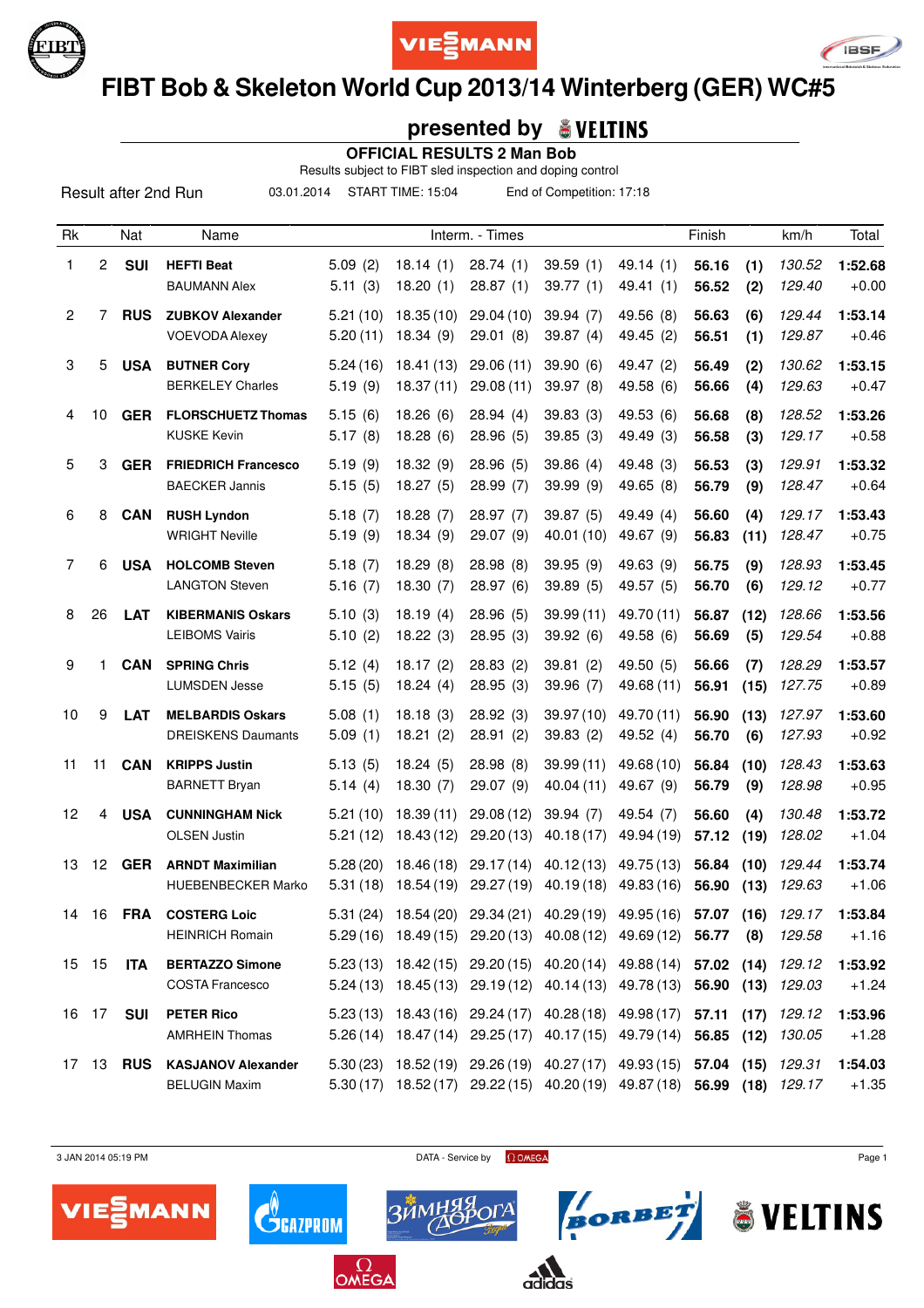





### **FIBT Bob & Skeleton World Cup 2013/14 Winterberg (GER) WC#5**

#### **presented by**

 **OFFICIAL RESULTS 2 Man Bob**

Results subject to FIBT sled inspection and doping control

03.01.2014 START TIME: 15:04 End of Competition: 17:18

| <b>Rk</b> |    | Nat        | Name                                                  |                      |                          | Interm. - Times                  |                          |                          | Finish         |              | km/h             | Total              |
|-----------|----|------------|-------------------------------------------------------|----------------------|--------------------------|----------------------------------|--------------------------|--------------------------|----------------|--------------|------------------|--------------------|
| 18        | 14 | <b>NED</b> | de BRUIN Ivo<br><b>GREINER Yannick</b>                | 5.24(16)<br>5.27(15) | 18.43 (16)<br>18.49 (15) | 29.22(16)<br>29.22(15)           | 40.26(16)<br>40.14 (13)  | 49.99 (18)<br>49.79 (14) | 57.17<br>56.96 | (18)<br>(16) | 128.02<br>128.84 | 1:54.13<br>$+1.45$ |
| 19        | 22 | <b>RUS</b> | <b>PASHKOV Evgeny</b><br><b>STEPUSHKIN Dmitry</b>     | 5.29(21)<br>5.32(19) | 18.54 (20)<br>18.53 (18) | 29.33(20)<br>29.25(17)           | 40.33(21)<br>40.17(15)   | 50.03(19)<br>49.83 (16)  | 57.21<br>56.98 | (20)<br>(17) | 128.38<br>128.84 | 1:54.19<br>$+1.51$ |
| 20        | 18 | <b>ROU</b> | <b>ISTRATE Nicolae</b><br><b>CRACIUN Florin</b>       | 5.34(25)<br>5.33(20) | 18.61 (24)<br>18.60 (20) | 29.43 (22)<br>29.37 (20)         | 40.40 (22)<br>40.35 (20) | 50.08(22)<br>50.03(20)   | 57.20<br>57.14 | (19)<br>(20) | 129.49<br>129.35 | 1:54.34<br>$+1.66$ |
| 21        | 20 | <b>NED</b> | van CALKER Edwin<br><b>JANSMA Sybren</b>              | 5.23(13)             | 18.41 (13)               |                                  | 29.25 (18) 40.31 (20)    | 50.07(21)                | 57.33          | (21)         | 126.58           | 57.33              |
| 21        | 21 | <b>AUT</b> | <b>MAIER Benjamin</b><br><b>SAMMER Markus</b>         | 5.22(12)             |                          | 18.40 (12) 29.14 (13) 40.22 (15) |                          | 50.05 (20)               | 57.33          | (21)         | 126.44           | 57.33              |
| 23        | 25 | <b>POL</b> | <b>KUPCZYK Dawid</b><br><b>MROZ Pawel</b>             | 5.34(25)             | 18.61 (24)               | 29.45 (23)                       | 40.49 (23)               | 50.29(23)                | 57.59          | (23)         | 126.05           | 57.59              |
| 24        | 24 | <b>ITA</b> | <b>BAUMGARTNER Patrick</b><br><b>ROMANINI Samuele</b> | 5.46(27)             | 18.87(27)                | 29.75 (27)                       | 40.86 (26)               | 50.60(26)                | 57.79          | (24)         | 128.06           | 57.79              |
| 24        | 27 | <b>CZE</b> | <b>VRBA Jan</b><br>STOKLASKA Jan                      | 5.29(21)             | 18.59 (22)               | 29.52(24)                        | 40.65(24)                | 50.49(24)                | 57.79          | (24)         | 126.76           | 57.79              |
| 26        | 19 | <b>GBR</b> | <b>DEEN Lamin</b><br><b>BAINES John</b>               | 5.27(19)             | 18.60 (23)               |                                  | 29.53 (25) 40.70 (25)    | 50.56 (25)               | 57.90          | (26)         | 125.87           | 57.90              |
| 27        | 23 | <b>GBR</b> | <b>JACKSON John James</b><br><b>TASKER Bruce</b>      | 5.26(18)             | 18.62 (26)               | 29.63 (26)                       | 40.92 (27)               | 50.80(27)                | 58.18          | (27)         | 125.74           | 58.18              |

27 sleds entered 27 sleds ranked 0 sleds disqualified

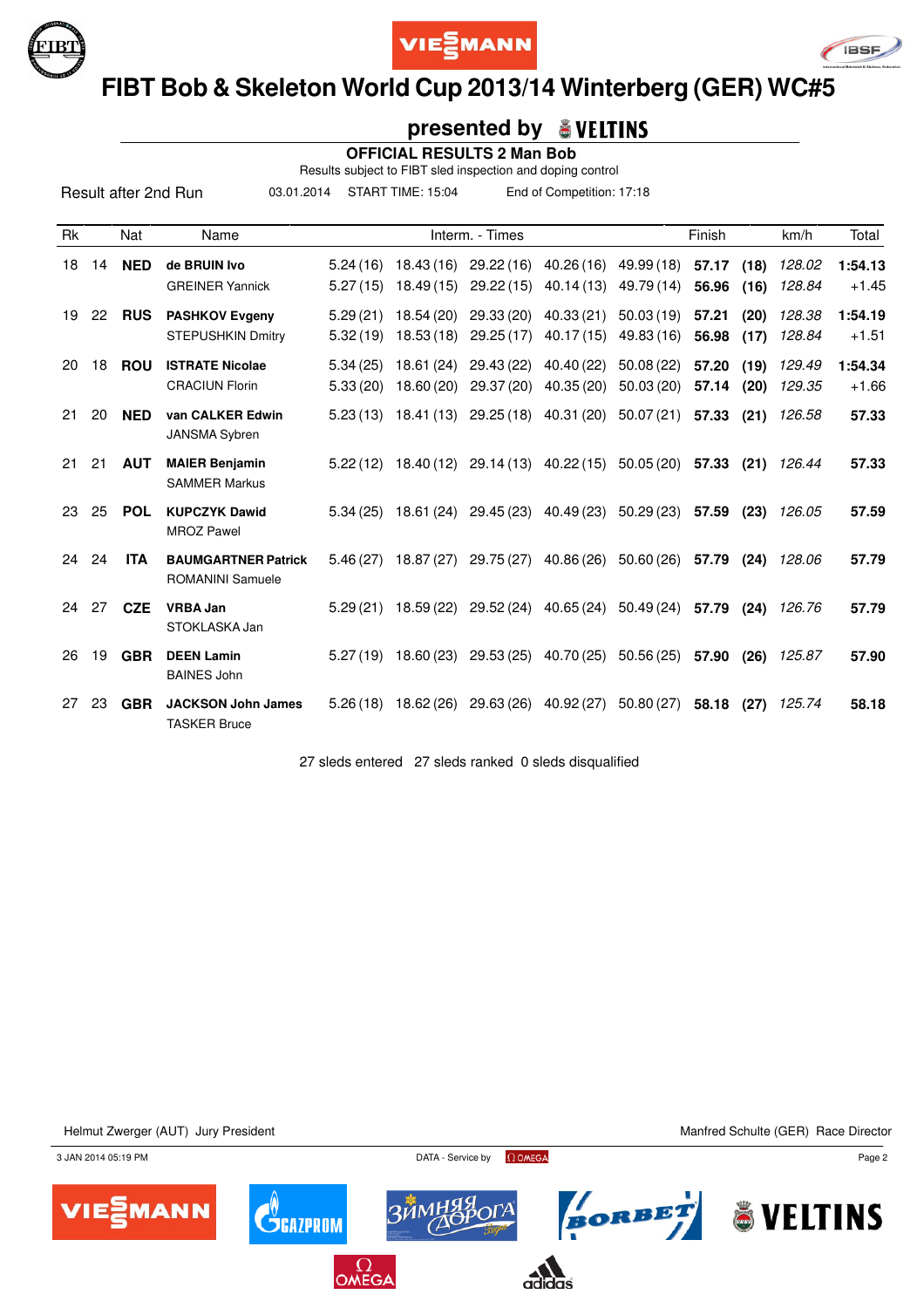





# **FIBT Bob & Skeleton World Cup 2013/14 Winterberg (GER) WC#5**

### **presented by**

 **OFFICIAL RESULTS Bob Women**

Results subject to FIBT sled inspection and doping control

05.01.2014 START TIME: 9:04 End of Competition: 11:45

| Rk             |       | Nat              | Name                                                      |                      |                                                | Interm. - Times        |                                                                                                                                               |                        | Finish         |              | km/h                        | Total              |
|----------------|-------|------------------|-----------------------------------------------------------|----------------------|------------------------------------------------|------------------------|-----------------------------------------------------------------------------------------------------------------------------------------------|------------------------|----------------|--------------|-----------------------------|--------------------|
| 1              | 6     | <b>GER</b>       | <b>KIRIASIS Sandra</b><br>FRITZ Franziska                 | 5.76(12)<br>5.69(12) | 19.35(12)<br>19.19(12)                         | 30.22(11)<br>29.98(5)  | 41.16(6)<br>40.87(4)                                                                                                                          | 50.76(4)<br>50.50(2)   | 57.83<br>57.58 | (3)<br>(2)   | 129.63<br>129.21            | 1:55.41<br>$+0.00$ |
| $\overline{2}$ | 10    | <b>USA</b>       | <b>MEYERS Elana</b><br><b>JONES Lolo</b>                  | 5.64(5)<br>5.52(1)   | 19.13(5)<br>18.94(1)                           | 30.00(4)<br>29.74(1)   | 41.07 $(4)$<br>40.70(1)                                                                                                                       | 50.78(5)<br>50.38(1)   | 57.90<br>57.52 | (5)<br>(1)   | 129.21<br>128.80            | 1:55.42<br>$+0.01$ |
| 3              | 8     | <b>GER</b>       | <b>SCHNEIDERHEINZE Anja</b><br><b>SCHNEIDER Stephanie</b> | 5.59(2)<br>5.56(3)   | 19.05(2)<br>19.00(3)                           | 29.93(2)<br>29.82(3)   | 40.98(1)<br>40.83(2)                                                                                                                          | 50.68(1)<br>50.52(3)   | 57.79<br>57.69 | (2)<br>(3)   | 128.70<br>128.15            | 1:55.48<br>$+0.07$ |
| 4              | 7     | <b>USA</b>       | <b>GREUBEL Jamie</b><br><b>EVANS Aja</b>                  | 5.59(2)<br>5.57(4)   | 19.08(3)<br>19.02(4)                           | 29.96(3)<br>29.87(4)   | 41.00(3)<br>40.92 (5)                                                                                                                         | 50.68(1)<br>50.64(5)   | 57.76<br>57.76 | (1)<br>(5)   | 129.58<br>129.17            | 1:55.52<br>$+0.11$ |
| 5              | 9     | <b>CAN</b>       | <b>HUMPHRIES Kaillie</b><br><b>MOYSE Heather</b>          | 5.51(1)<br>5.52(1)   | 18.95(1)<br>18.94(1)                           | 29.86(1)<br>29.81(2)   | 40.98(1)<br>40.86(3)                                                                                                                          | 50.72(3)<br>50.59(4)   | 57.88<br>57.75 | (4)<br>(4)   | 128.43<br>128.43            | 1:55.63<br>$+0.22$ |
| 6              | 4     | <b>BEL</b>       | <b>WILLEMSEN Elfje</b><br><b>MARIEN Hanna</b>             | 5.82(19)<br>5.80(16) | 19.38(13)<br>19.34 (14)                        | 30.28(12)<br>30.20(14) | 41.33(11)<br>41.13(10)                                                                                                                        | 51.02(10)<br>50.77(8)  | 58.08<br>57.84 | (8)<br>(6)   | 129.96<br>130.01            | 1:55.92<br>$+0.51$ |
| 7              | 11    | <b>NED</b>       | <b>KAMPHUIS Esme</b><br>VIS Judith                        | 5.68(7)<br>5.67(10)  | 19.19(6)<br>19.18(10)                          | 30.11(6)<br>30.05(10)  | 41.17(7)<br>41.06(7)                                                                                                                          | 50.90(7)<br>50.75(7)   | 58.06<br>57.91 | (7)<br>(8)   | 128.29<br>128.43            | 1:55.97<br>$+0.56$ |
| 8              | 3     | <b>SUI</b>       | <b>SPAHNI Caroline</b><br><b>GRAF Elisabeth</b>           | 5.69(10)<br>5.64(8)  | 19.25(10)<br>19.11(6)                          | 30.17(8)<br>29.99(6)   | 41.23(9)<br>41.02(6)                                                                                                                          | 50.95(9)<br>50.73(6)   | 58.11<br>57.90 | (9)<br>(7)   | 128.43<br>128.52            | 1:56.01<br>$+0.60$ |
| 9              | 2     | <b>USA</b>       | <b>FENLATOR Jazmine</b><br><b>WILLIAMS Lauryn</b>         | 5.62(4)<br>5.59(5)   | 19.11(4)<br>19.07(5)                           | 30.02(5)<br>30.03(8)   | 41.10(5)<br>41.13 (10)                                                                                                                        | 50.86(6)<br>50.87(9)   | 58.03<br>58.06 | (6)<br>(9)   | 128.57<br>128.47            | 1:56.09<br>$+0.68$ |
| 10             | 13    | <b>SUI</b>       | <b>MEYER Fabienne</b><br><b>MAYER</b> Tanja               | 5.72(11)<br>5.67(10) | 19.24(9)<br>19.18(10)                          | 30.13(7)<br>30.07(11)  | 41.18(8)<br>41.11(8)                                                                                                                          | 50.93(8)<br>50.90(11)  | 58.12<br>58.07 | (10)<br>(10) | 127.93<br>127.84            | 1:56.19<br>$+0.78$ |
| 11             | 5     | <b>RUS</b>       | <b>STULNEVA Olga</b><br>UDOBKINA Liudmila                 | 5.66(6)<br>5.63(7)   | 19.22(7)<br>19.15(8)                           | 30.21(10)<br>30.07(11) | 41.36(12)<br>41.14(12)                                                                                                                        | 51.14(12)<br>50.92(12) | 58.33<br>58.11 | (12)<br>(12) | 127.97<br>127.88            | 1:56.44<br>$+1.03$ |
| 12             | 1     | <b>GER</b>       | <b>MARTINI Cathleen</b><br><b>SENKEL Christin</b>         | 5.78(14)<br>5.75(13) | 19.38(13)<br>19.27 (13)                        | 30.32(13)<br>30.16(13) | 41.43 (13)<br>41.27 (14)                                                                                                                      | 51.17(13)<br>51.03(13) | 58.29<br>58.16 | (11)<br>(13) | 128.70<br>128.25            | 1:56.45<br>$+1.04$ |
| 13             | 12    | <b>GBR</b>       | <b>WALKER Paula</b><br><b>WILSON Rebekah</b>              | 5.68(7)<br>5.66(9)   | 19.23(8)<br>19.15(8)                           | 30.17(8)<br>30.04(9)   | 41.32(10)<br>41.21 (13)                                                                                                                       | 51.12(11)<br>51.06(14) | 58.37<br>58.34 | (13)<br>(14) | 127.43<br>126.31            | 1:56.71<br>$+1.30$ |
| 14             | 14    | CAN              | <b>CIOCHETTI Jennifer</b><br><b>VALOIS Chelsea</b>        | 5.68(7)<br>5.62(6)   | 19.29(11)<br>19.12(7)                          | 30.02(7)               | $30.35(14)$ 41.57(15) 51.41(15)<br>41.11(8)                                                                                                   | 50.87 (9)              | 58.67          | (15)         | 126.84<br>58.10 (11) 127.25 | 1:56.77<br>$+1.36$ |
|                |       | 15 16 <b>AUT</b> | <b>HENGSTER Christina</b><br><b>KLEISER Viola</b>         |                      | $5.82(19)$ 19.44 (17)<br>$5.81(17)$ 19.39 (16) |                        | 30.39 (15) 41.54 (14) 51.35 (14) 58.54 (14) 127.47<br>$30.28(15)$ 41.36(15) 51.12(15) 58.35 (15)                                              |                        |                |              | 127.79                      | 1:56.89<br>$+1.48$ |
|                | 16 15 | <b>RUS</b>       | <b>TAMBOVTSEVA Anastasia</b><br>TIMOFEEVA Yulia           | 5.94(22)             | 19.71 (22)<br>5.93 (20) 19.61 (20)             |                        | 30.78 (22) 41.96 (22) 51.76 (20) 58.96 (18) 127.52<br>30.56 (20) 41.65 (18) 51.41 (17) 58.61 (16) 128.02                                      |                        |                |              |                             | 1:57.57<br>$+2.16$ |
| 17             |       |                  | 18 GBR OLAOYE Victoria<br>COOKE Gillian                   |                      |                                                |                        | 5.76(12) 19.38(13) 30.46(17) 41.76(19) 51.73(19) 59.07 (20) 125.87<br>5.75 (13) 19.35 (15) 30.30 (16) 41.49 (17) 51.35 (16) 58.61 (16) 126.71 |                        |                |              |                             | 1:57.68<br>$+2.27$ |



 $5$  JAN 2014 11:46 AM Page 1

**BORBET** ÖVELTINS



 $\mathbf{C}^{\!\scriptscriptstyle (\!\varsigma\!)}_{\!\scriptscriptstyle\mathsf{GALPROM}}$ 

 $\Omega_{\mathsf{OMEGA}}$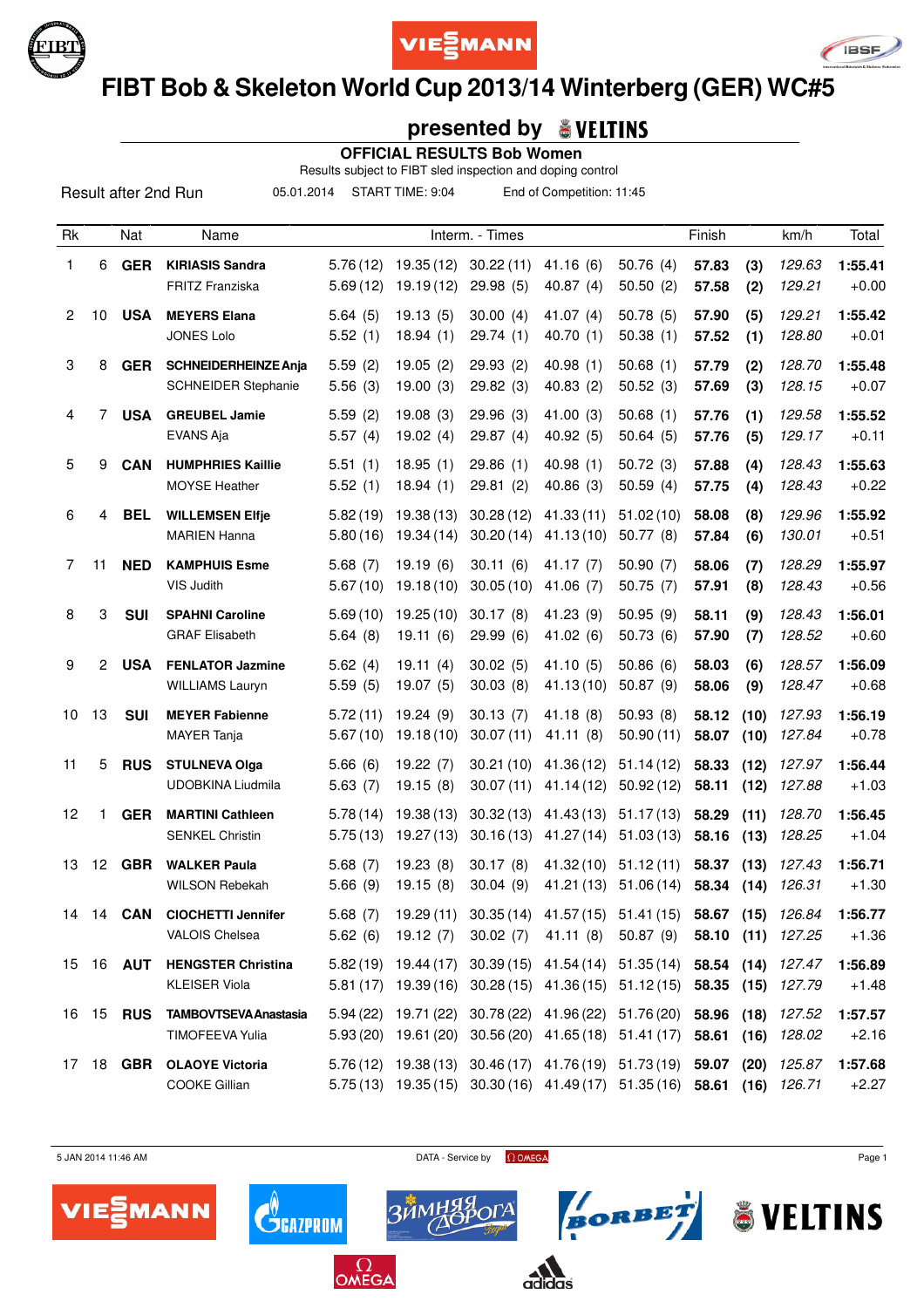





### **FIBT Bob & Skeleton World Cup 2013/14 Winterberg (GER) WC#5**

#### **presented by**

 **OFFICIAL RESULTS Bob Women**

Results subject to FIBT sled inspection and doping control

05.01.2014 START TIME: 9:04 End of Competition: 11:45

| <b>Rk</b> |     | Nat        | Name                                                 |                      |                          | Interm. - Times         |                                     |                                  | Finish         |              | km/h             | Total              |
|-----------|-----|------------|------------------------------------------------------|----------------------|--------------------------|-------------------------|-------------------------------------|----------------------------------|----------------|--------------|------------------|--------------------|
| 18        | -22 | <b>BEL</b> | <b>VANNIEUWENHUYSE An</b><br><b>HOLTHOF Annelies</b> | 5.80(17)<br>5.82(18) | 19.47 (20)<br>19.46 (18) | 30.52(19)<br>30.44 (18) | 41.72 (17)<br>41.68 (19)            | 51.60(17)<br>51.54 (18)          | 58.90<br>58.84 | (17)<br>(18) | 126.05<br>126.40 | 1:57.74<br>$+2.33$ |
| 19        | 21  | <b>ROU</b> | <b>CONSTANTIN MARIA ADEL</b><br><b>GRECU ANDREEA</b> | 5.81(18)<br>5.86(19) | 19.44 (17)<br>19.52 (19) | 30.49 (18)              | 41.74 (18)<br>30.51 (19) 41.71 (20) | 51.66(18)<br>51.61 (20)          | 59.00<br>58.95 | (19)<br>(19) | 125.74<br>125.83 | 1:57.95<br>$+2.54$ |
| 20        | 17  | <b>AUS</b> | <b>RADJENOVIC Astrid</b><br>PITTMAN Jana             | 5.78(14)<br>5.76(15) | 19.44 (17)<br>19.40 (17) | 30.45(16)<br>30.32 (17) | 41.62 (16)<br>41.39 (16)            | 51.46 (16)<br>51.54 (18) 1:00.11 | 58.75          | (16)<br>(20) | 126.22<br>110.42 | 1:58.86<br>$+3.45$ |
| 21        | 19  | ITA.       | <b>CAPPONCELLI Serena</b><br><b>SCHIAVON Martina</b> | 5.85(21)             | 19.55 (21)               | 30.63(21)               | 41.90 (21)                          | 51.80(21)                        | 59.09          | (21)         | 126.31           | 59.09              |
| 22        | 20  | <b>GBR</b> | <b>McNEILL Mica</b><br><b>ADAMS Sarah</b>            | 5.79(16)             | 19.41 (16)               | 30.53(20)               | 41.86 (20)                          | 51.85(22)                        | 59.25          | (22)         | 124.95           | 59.25              |

22 sleds entered 22 sleds ranked 0 sleds disqualified

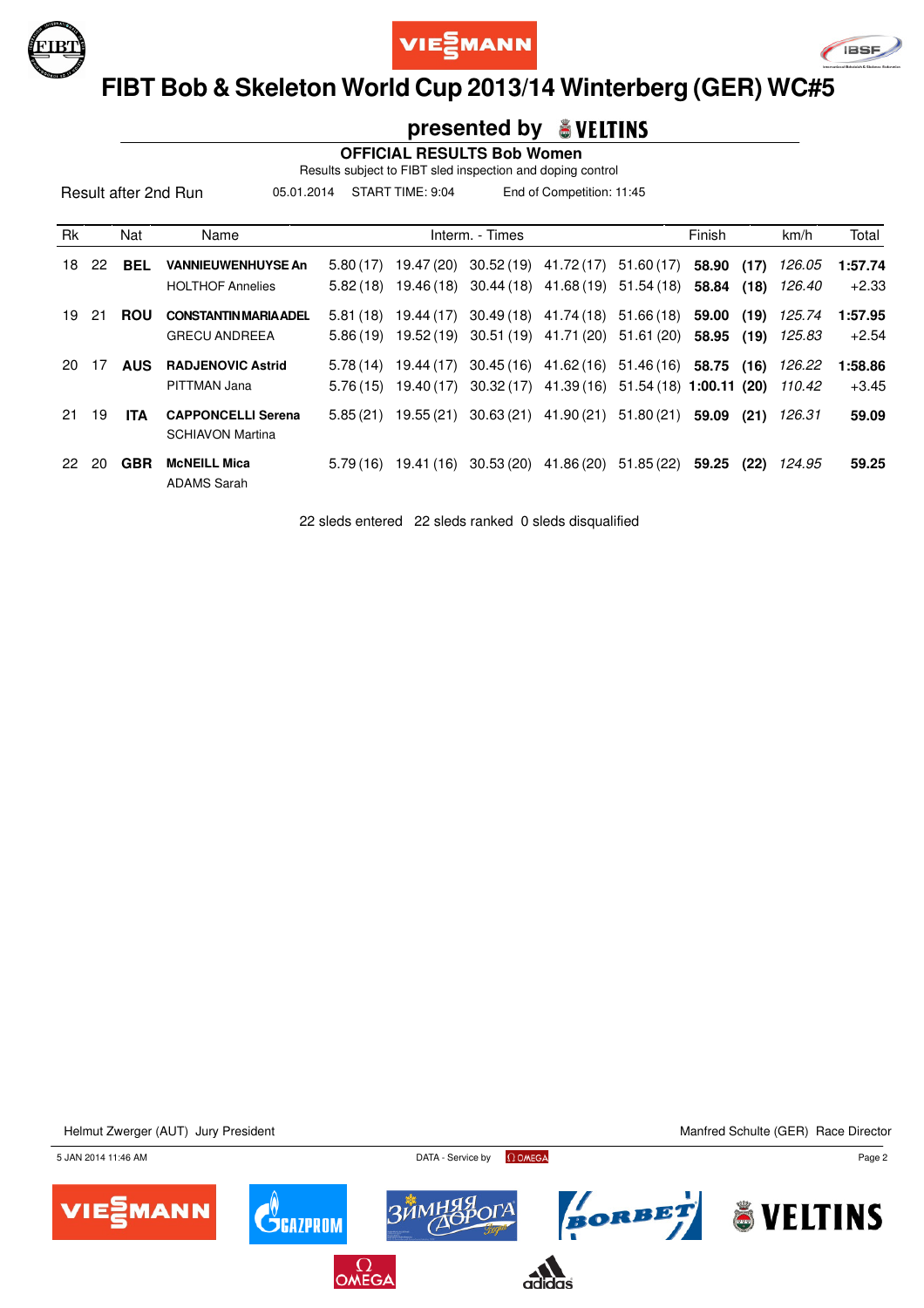





# **FIBT Bob & Skeleton World Cup 2013/14 Winterberg (GER) WC#4**

### **presented by**

 **OFFICIAL RESULTS 4 Man Bob**

Results subject to FIBT sled inspection and doping control

04.01.2014 START TIME: 10:04 End of Competition: 12:20

| Rk |             | Nat           | Name                                                                                                    |                     |                                    | Interm. - Times       |                                                                                                                                               |                         | Finish         |             | km/h             | Total              |
|----|-------------|---------------|---------------------------------------------------------------------------------------------------------|---------------------|------------------------------------|-----------------------|-----------------------------------------------------------------------------------------------------------------------------------------------|-------------------------|----------------|-------------|------------------|--------------------|
| 1  | $7^{\circ}$ | <b>GER</b>    | <b>ARNDT Maximilian</b><br><b>HUEBENBECKER Marko</b><br>ROEDIGER Alexander<br><b>PUTZE Martin</b>       | 5.10(11)            | $5.12(12)$ 18.10 (9)<br>18.06 (11) | 28.47(4)<br>28.49(8)  | 38.93(2)<br>39.01(7)                                                                                                                          | 48.17(1)<br>48.33 (6)   | 54.86<br>55.11 | (1)<br>(2)  | 135.08<br>133.63 | 1:49.97<br>$+0.00$ |
| 2  | 13          | <b>GER</b>    | <b>FRIEDRICH Francesco</b><br><b>BAECKER Jannis</b><br><b>BERMBACH Gregor</b><br><b>MARGIS Thorsten</b> | 5.06(3)<br>5.05(4)  | 18.02(3)<br>18.00(5)               | 28.43(3)<br>28.44(6)  | 38.98(5)<br>39.00(6)                                                                                                                          | 48.29 (4)<br>48.32 (4)  | 55.05<br>55.09 | (4)<br>(1)  | 133.92<br>133.82 | 1:50.14<br>$+0.17$ |
| 3  | 4           | <b>RUS</b>    | <b>ZUBKOV Alexander</b><br>NEGODAYLO Alexey<br><b>TRUNENKOV Dmitry</b><br><b>PUSHKAREV Aleksei</b>      | 5.10(7)<br>5.06(6)  | 18.09(8)<br>18.00(5)               | 28.48(5)<br>28.41(3)  | 38.94(3)<br>38.94(3)                                                                                                                          | 48.26 (3)<br>48.29 (1)  | 55.04<br>55.13 | (3)<br>(3)  | 133.53<br>132.49 | 1:50.17<br>$+0.20$ |
| 4  | 9           | <b>GER</b>    | <b>FLORSCHUETZ Thomas</b><br><b>BLUHM Joshua</b><br><b>KUSKE Kevin</b><br>POSER Christian               | 5.10(7)<br>5.07(10) | 18.08(6)<br>18.02(7)               | 28.48(5)<br>28.45(7)  | 38.98(5)<br>38.98(4)                                                                                                                          | 48.29(4)<br>48.32 (4)   | 55.06<br>55.14 | (5)<br>(4)  | 133.87<br>133.28 | 1:50.20<br>$+0.23$ |
| 5  | 22          | <b>SUI</b>    | <b>HEFTI Beat</b><br><b>BAUMANN Alex</b><br><b>EGGER Juerg</b><br><b>AMRHEIN Thomas</b>                 | 5.11(9)<br>5.06(6)  | 18.08(6)<br>17.99(3)               | 28.49(8)<br>28.39(2)  | 39.04(8)<br>38.93(2)                                                                                                                          | 48.37 (9)<br>48.30 (2)  | 55.16<br>55.15 | (9)<br>(5)  | 133.33<br>133.08 | 1:50.31<br>$+0.34$ |
| 6  | 6           | <b>LAT</b>    | <b>MELBARDIS Oskars</b><br><b>DREISKENS Daumants</b><br><b>VILKASTE Arvis</b><br><b>STRENGA Janis</b>   | 5.01(1)<br>4.98(1)  | 17.98(2)<br>17.88(1)               | 28.41(2)<br>28.31(1)  | 38.97 (4)<br>38.89(1)                                                                                                                         | 48.32 (6)<br>48.31 (3)  | 55.12<br>55.20 | (7)<br>(7)  | 133.43<br>132.06 | 1:50.32<br>$+0.35$ |
| 7  | 5           | <b>CAN</b>    | <b>SPRING Chris</b><br><b>LUMSDEN Jesse</b><br><b>SORENSEN Cody</b><br><b>COAKWELL Ben</b>              | 5.11(9)<br>5.04(3)  | 18.10(9)<br>17.99(3)               | 28.52(9)<br>28.42(4)  | 39.05(9)<br>38.99 (5)                                                                                                                         | 48.35 (8)<br>48.38 (7)  | 55.12<br>55.27 | (7)<br>(8)  | 133.97<br>132.01 | 1:50.39<br>$+0.42$ |
| 8  | 3           | <b>CAN</b>    | <b>KRIPPS Justin</b><br>RANDALL Timothy<br>McNAUGHTON James<br><b>BARNETT Bryan</b>                     | 5.07(4)<br>5.06(6)  | 18.05(4)<br>18.03(8)               | 28.48(5)<br>28.57(13) | 39.02(7)<br>39.23(14)                                                                                                                         | 48.32 (6)<br>48.63 (14) | 55.09<br>55.48 | (6)<br>(14) | 133.97<br>132.45 | 1:50.57<br>$+0.60$ |
| 8  |             | 11 <b>CAN</b> | <b>RUSH Lyndon</b><br><b>BISSETT David</b><br><b>WRIGHT Neville</b><br><b>BROWN Lascelles</b>           |                     |                                    |                       | 5.15(16) 18.18(15) 28.60(14) 39.12(11) 48.41(10) 55.19 (10) 133.77<br>5.11 (12) 18.13 (13) 28.63 (14) 39.20 (13) 48.55 (10) 55.38 (10) 133.13 |                         |                |             |                  | 1:50.57<br>$+0.60$ |
| 10 |             | <b>16 RUS</b> | <b>ZAKHAROV Nikita</b><br><b>HUZIN Ilvir</b><br><b>MOISEEV Petr</b><br><b>ANTUKH Kirill</b>             |                     |                                    |                       | 5.13 (14) 18.19 (16) 28.68 (16) 39.27 (17) 48.61 (17) 55.43 (17)<br>$5.12(14)$ $18.13(13)$ $28.56(12)$ $39.09(10)$ $48.40(8)$                 |                         | 55.17          | (6)         | 133.13<br>133.82 | 1:50.60<br>$+0.63$ |

4 JAN 2014 12:22 PM Page 1



 $\mathbf{C}^{\!\!\left( \! \begin{array}{c} \scriptstyle{ \pmb{\scriptstyle{ \hspace{.1em} \scriptstyle{ \hspace{.1em} \hspace{.1em} \scriptstyle{ \hspace{.1em} \hspace{.1em} \hspace{.1em} \hspace{.1em} \hspace{.1em} \hspace{.1em} \hspace{.1em} \hspace{.1em} \hspace{.1em} \hspace{.1em} \hspace{.1em} \hspace{.1em} \hspace{.1em} \hspace{.1em} \hspace{.1em} \end{array}}$ 

 $\Omega$ OMEGA



BORBET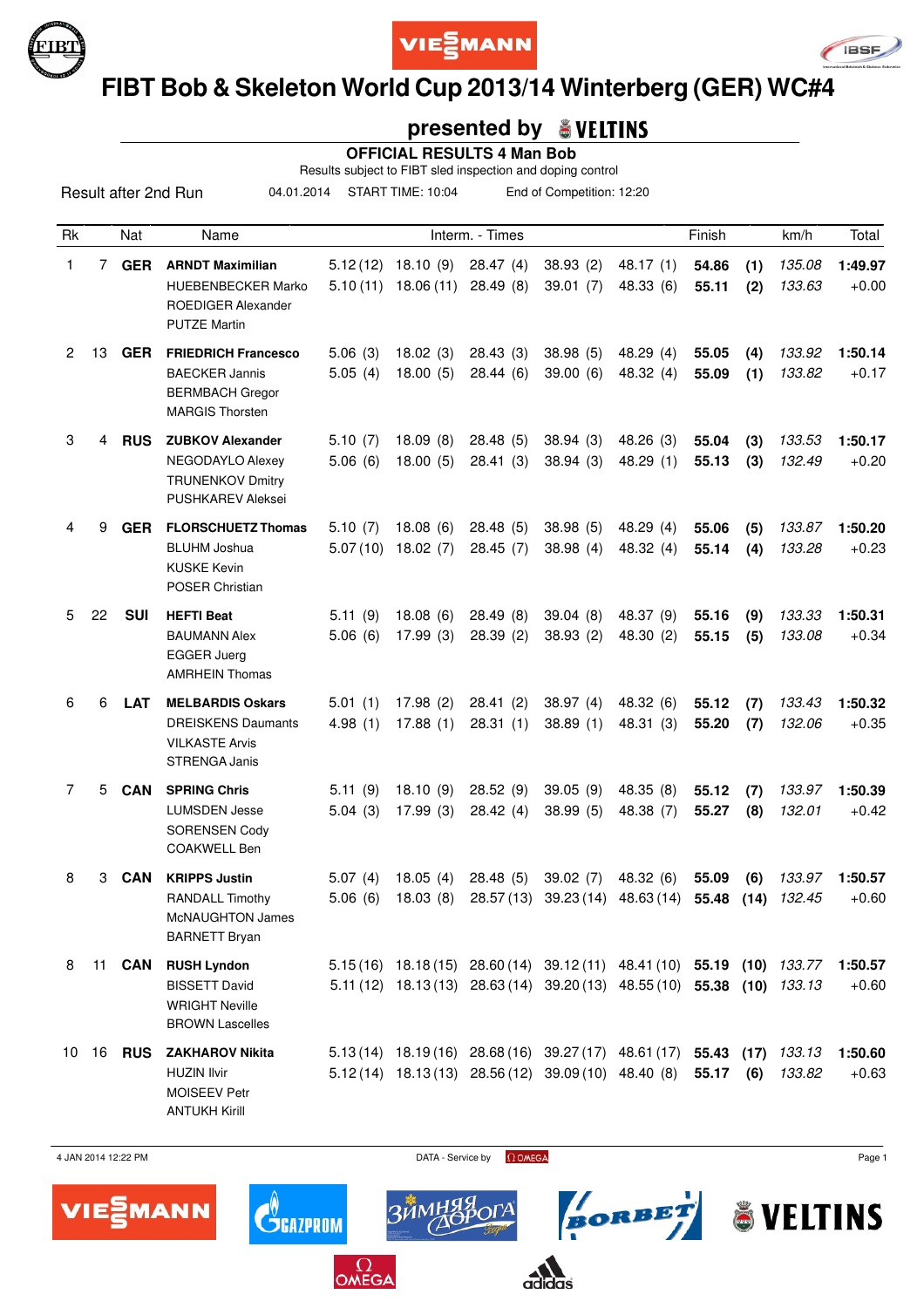





# **FIBT Bob & Skeleton World Cup 2013/14 Winterberg (GER) WC#4**

### **presented by**

 **OFFICIAL RESULTS 4 Man Bob**

Results subject to FIBT sled inspection and doping control

04.01.2014 START TIME: 10:04 End of Competition: 12:20

| Rk               |    | Nat              | Name                                                                                                |                      |                       | Interm. - Times                                                        |                                                                                                                                 |                                                      | Finish              |              | km/h             | Total              |
|------------------|----|------------------|-----------------------------------------------------------------------------------------------------|----------------------|-----------------------|------------------------------------------------------------------------|---------------------------------------------------------------------------------------------------------------------------------|------------------------------------------------------|---------------------|--------------|------------------|--------------------|
| 11               | 8  | <b>RUS</b>       | <b>KASJANOV Alexander</b><br><b>EGOROV Philipp</b><br><b>BELUGIN Maxim</b><br>MOKROUSOV Maxim       | 5.13(14)<br>5.12(14) | 18.11 (12) 28.53 (9)  | 18.16 (14) 28.57 (11)                                                  | 39.06(9)                                                                                                                        | 39.09 (10) 48.43 (11)<br>48.46 (9)                   | 55.27<br>55.35      | (11)<br>(9)  | 132.69<br>132.01 | 1:50.62<br>$+0.65$ |
| 12 <sup>12</sup> | 14 | <b>USA</b>       | <b>CUNNINGHAM Nick</b><br><b>OLSEN Justin</b><br>QUINN Johnny<br><b>ROBINSON Dallas</b>             | 5.08(6)<br>5.06(6)   | 18.07(5)<br>18.04(9)  |                                                                        | 28.56 (10) 39.17 (14) 48.53 (13) 55.35<br>28.54 (10) 39.17 (11) 48.58 (12)                                                      |                                                      | 55.49               | (13)<br>(15) | 133.33<br>132.40 | 1:50.84<br>$+0.87$ |
| 12               | 19 | <b>ITA</b>       | <b>BERTAZZO Simone</b><br><b>COSTA Francesco</b><br><b>FONTANA Simone</b><br>PAGIN LUCA             |                      |                       | $5.18(18)$ $18.28(18)$ $28.75(17)$                                     | $5.19(19)$ $18.27(19)$ $28.72(18)$ $39.28(18)$ $48.60(16)$                                                                      | $39.30(16)$ 48.65 (15)                               | 55.39<br>55.45      | (14)<br>(13) | 133.33<br>133.08 | 1:50.84<br>$+0.87$ |
|                  |    | 14 12 <b>LAT</b> | <b>KIBERMANIS Oskars</b><br><b>BROKS Raivis</b><br><b>LUSIS Helvijs</b><br><b>LEIBOMS Vairis</b>    | 5.07(4)<br>5.05(4)   | 18.10(9)<br>18.05(10) | 28.58 (12)                                                             | 28.54 (10) 39.17 (11) 48.57 (11)                                                                                                | $39.20(15)$ 48.59(15)                                | 55.42<br>55.43      | (16)<br>(11) | 132.79<br>132.35 | 1:50.85<br>$+0.88$ |
| 15               | 10 | <b>GBR</b>       | <b>JACKSON John James</b><br><b>TASKER Bruce</b><br>PICKERING Craig<br><b>FEARON Joel</b>           | 5.11(9)              |                       |                                                                        | 18.14 (12) 28.60 (14) 39.16 (13) 48.50 (12) 55.27 (11)<br>5.11 (12) 18.21 (15) 28.72 (15) 39.35 (17) 48.74 (16)                 |                                                      | 55.59               | (16)         | 133.53<br>132.40 | 1:50.86<br>$+0.89$ |
| 16               | 21 | <b>SUI</b>       | <b>BAUMANN Gregor</b><br><b>BLOECHLIGER Patrick</b><br><b>BADRAUN Fabio</b><br><b>FRIEDLI Simon</b> |                      |                       | $5.22(20)$ 18.31 (20) 28.79 (20)<br>$5.21(19)$ $18.28(18)$ $28.73(16)$ |                                                                                                                                 | 39.38 (20) 48.77 (19) 55.62<br>39.26 (15) 48.61 (13) | 55.43               | (19)<br>(11) | 132.69<br>133.43 | 1:51.05<br>$+1.08$ |
| 17               | 2  | <b>NED</b>       | van CALKER Edwin<br>van der ZIJDE Bror<br><b>GREINER Yannick</b><br><b>KLAASEN Arno</b>             |                      |                       |                                                                        | $5.15(16)$ 18.23 (17) 28.68 (16) 39.23 (16) 48.57 (14)<br>$5.14(16)$ 18.25 (16) 28.77 (18) 39.48 (20) 48.92 (20)                |                                                      | 55.39<br>55.83      | (14)<br>(19) | 132.79<br>131.62 | 1:51.22<br>$+1.25$ |
| 18               | 20 | <b>CZE</b>       | <b>VRBA Jan</b><br>STOKLASKA Jan<br><b>SUCHY Dominik</b><br><b>VACEK Michal</b>                     |                      | $5.17(17)$ 18.27(17)  |                                                                        | $5.15(16)$ 18.24 (18) 28.74 (19) 39.36 (19) 48.76 (18)<br>28.79 (19) 39.46 (19)                                                 | 48.88 (18)                                           | 55.61<br>55.75 (18) | (18)         | 132.59<br>132.15 | 1:51.36<br>$+1.39$ |
|                  |    | 19 17 GBR        | <b>DEEN Lamin</b><br><b>BAINES John</b><br>SIMONS BEN<br><b>MATTHEWS Andrew</b>                     |                      |                       |                                                                        | 5.25 (23) 18.37 (22) 28.87 (22) 39.49 (22) 48.89 (21) 55.76<br>5.22 (20) 18.34 (20) 28.83 (20) 39.43 (18) 48.82 (17) 55.67 (17) |                                                      |                     | (20)         | 132.06<br>132.59 | 1:51.43<br>$+1.46$ |
| 20               | 1  | <b>USA</b>       | <b>HOLCOMB Steven</b><br><b>TOMASEVICZ Curtis</b><br><b>LANGTON Steven</b><br>FOGT Christopher      | 5.03(2)<br>5.03(2)   | 17.97 (1)<br>17.98(2) | 28.37(1)<br>28.43(5)                                                   | 38.89(1)<br>39.04(8)                                                                                                            | 48.20 (2)<br>48.91 (19) 57.34                        | 54.98               | (2)<br>(20)  | 134.22<br>111.07 | 1:52.32<br>$+2.35$ |



BORBET

& VELTINS



 $\mathbf{C}^{\!\!\left( \! \begin{array}{c} \scriptstyle{ \pmb{\scriptstyle{ \hspace{.1em} \scriptstyle{ \hspace{.1em} \hspace{.1em} \scriptstyle{ \hspace{.1em} \hspace{.1em} \hspace{.1em} \hspace{.1em} \hspace{.1em} \hspace{.1em} \hspace{.1em} \hspace{.1em} \hspace{.1em} \hspace{.1em} \hspace{.1em} \hspace{.1em} \hspace{.1em} \hspace{.1em} \hspace{.1em} \end{array}}$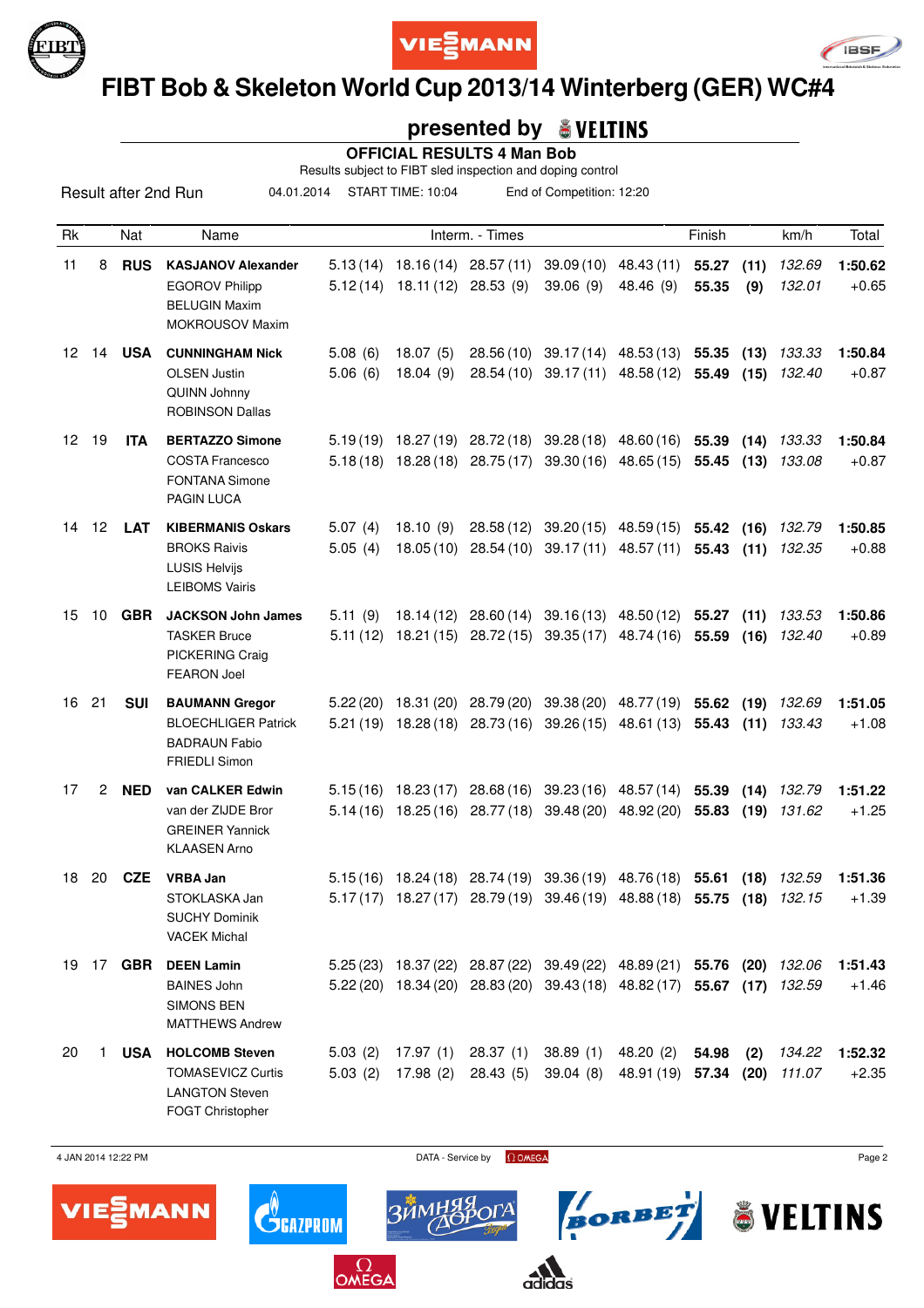





### **FIBT Bob & Skeleton World Cup 2013/14 Winterberg (GER) WC#4**

### **presented by**

 **OFFICIAL RESULTS 4 Man Bob**

Results subject to FIBT sled inspection and doping control

04.01.2014 START TIME: 10:04 End of Competition: 12:20

| <b>Rk</b> |    | Nat        | Name                                                                                                        |          | Interm. - Times                                                         |            |                             | Finish |      | km/h   | Total |
|-----------|----|------------|-------------------------------------------------------------------------------------------------------------|----------|-------------------------------------------------------------------------|------------|-----------------------------|--------|------|--------|-------|
| 21        | 24 | <b>ROU</b> | <b>ISTRATE Nicolae</b><br><b>BARCACILABOGDAN FLOF</b><br>PEPTEA Emil Gheorghe<br><b>CRACIUN Florin</b>      | 5.23(21) | 18.35 (21) 28.86 (21)                                                   |            | 39.46 (21) 48.87 (20) 55.77 |        | (21) | 132.15 | 55.77 |
| 22        | 18 | <b>FRA</b> | <b>COSTERG Loic</b><br><b>HEINRICH Romain</b><br><b>RIBET Florent</b><br><b>BOUTHERIN JEREMIE</b>           | 5.24(22) | 18.41 (23) 28.95 (23)                                                   |            | 39.60 (23) 49.01 (22)       | 55.90  | (22) | 132.06 | 55.90 |
| 23        | 23 | <b>ITA</b> | <b>BAUMGARTNER Patrick</b><br><b>UGHI Costantino</b><br><b>GRANDE Alessandro</b><br><b>FRULLANI William</b> |          | 5.29 (24) 18.47 (24) 29.01 (24)                                         | 39.66 (24) | 49.07 (23)                  | 55.95  | (23) | 131.91 | 55.95 |
| 24        | 25 | <b>POL</b> | <b>KUPCZYK Dawid</b><br><b>ZALEWSKI Daniel</b><br>NIEWIARA Marcin<br><b>MROZ Pawel</b>                      | 5.32(25) | 18.51 (25) 29.05 (25)                                                   |            | 39.73 (25) 49.23 (25)       | 56.20  | (24) | 131.09 | 56.20 |
| 25        | 15 | <b>USA</b> | <b>BUTNER Cory</b><br><b>BERKELEY Charles</b><br><b>CLARK Adam</b><br><b>LANGTON Chris</b>                  |          | $5.12(12)$ $18.14(12)$ $28.58(12)$ $39.14(12)$ $49.10(24)$ <b>57.65</b> |            |                             |        | (25) | 108.89 | 57.65 |

25 sleds entered 25 sleds ranked 0 sleds disqualified

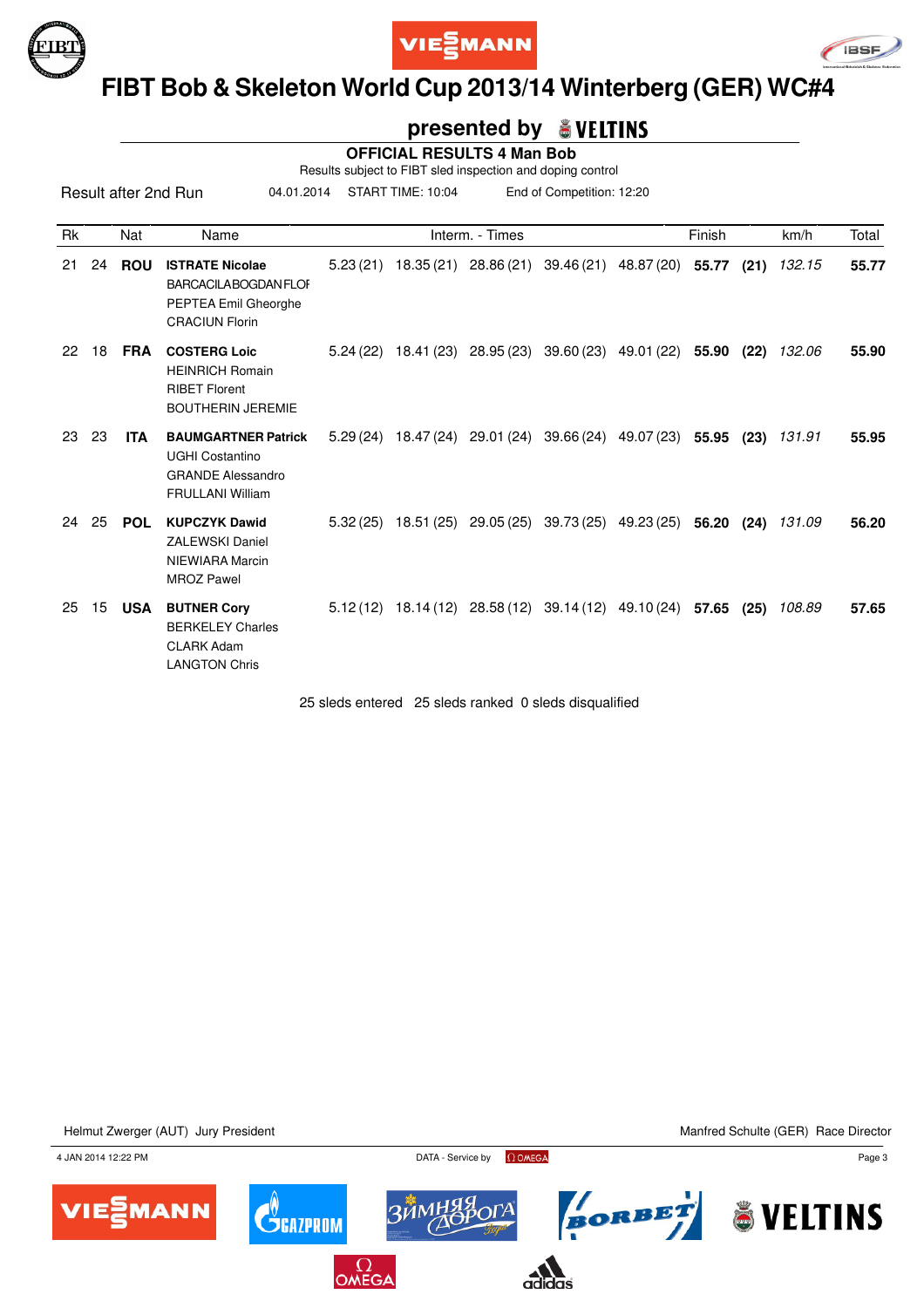





# **FIBT Bob & Skeleton World Cup 2013/14 Winterberg (GER) WC#5**

### **presented by**

 **OFFICIAL RESULTS 4 Man Bob**

Results subject to FIBT sled inspection and doping control

05.01.2014 START TIME: 12:34 End of Competition: 14:52

| Rk |    | Nat           | Name                                                                                                     |                      |                                                                    | Interm. - Times        |                                                                                                              |                               | Finish         |             | km/h             | Total              |
|----|----|---------------|----------------------------------------------------------------------------------------------------------|----------------------|--------------------------------------------------------------------|------------------------|--------------------------------------------------------------------------------------------------------------|-------------------------------|----------------|-------------|------------------|--------------------|
| 1  | 4  | <b>GER</b>    | <b>ARNDT Maximilian</b><br><b>HUEBENBECKER Marko</b><br><b>ROEDIGER Alexander</b><br><b>PUTZE Martin</b> | 5.13(8)              | $5.15(13)$ 18.15 (9)<br>18.09(5)                                   | 28.55(5)<br>28.53(2)   | 39.02(2)<br>39.08(1)                                                                                         | 48.26(1)<br>48.36 (1)         | 55.02<br>55.07 | (1)<br>(1)  | 134.57<br>135.18 | 1:50.09<br>$+0.00$ |
| 2  |    | <b>GER</b>    | <b>FRIEDRICH Francesco</b><br><b>BAECKER Jannis</b><br><b>BERMBACH Gregor</b><br><b>MARGIS Thorsten</b>  | 5.10(6)<br>5.06(1)   | 18.08(3)<br>18.05(2)                                               | 28.51(2)<br>28.57(3)   | 39.01(1)<br>39.15(3)                                                                                         | 48.29 (2)<br>48.48 (2)        | 55.05<br>55.27 | (2)<br>(2)  | 134.52<br>133.53 | 1:50.32<br>$+0.23$ |
| 3  | 6  | <b>GER</b>    | <b>FLORSCHUETZ Thomas</b><br><b>BLUHM Joshua</b><br><b>KUSKE Kevin</b><br><b>POSER Christian</b>         | 5.13(11)<br>5.14(10) | 18.12(7)<br>18.13 (8)                                              | 28.56(6)<br>28.63(5)   | 39.06(4)<br>39.17(4)                                                                                         | 48.39 (4)<br>48.50 $(4)$      | 55.21<br>55.28 | (4)<br>(3)  | 133.48<br>133.92 | 1:50.49<br>$+0.40$ |
| 4  | 8  | <b>RUS</b>    | <b>ZUBKOV Alexander</b><br>NEGODAYLO Alexey<br><b>TRUNENKOV Dmitry</b><br>PUSHKAREV Aleksei              | 5.10(6)<br>5.07(2)   | 18.09(6)<br>18.03(1)                                               | 28.54(3)<br>28.52(1)   | 39.04(3)<br>39.11(2)                                                                                         | 48.34 (3)<br>48.49 (3)        | 55.18<br>55.34 | (3)<br>(4)  | 133.23<br>132.89 | 1:50.52<br>$+0.43$ |
| 5  | 10 | <b>CAN</b>    | <b>SPRING Chris</b><br><b>LUMSDEN Jesse</b><br><b>SORENSEN Cody</b><br><b>COAKWELL Ben</b>               | 5.09(3)<br>5.09(6)   | 18.08(3)<br>18.09(5)                                               | 28.56(6)<br>28.65(7)   | 39.13(6)<br>39.31(6)                                                                                         | 48.46 (5)<br>48.70 (6)        | 55.32<br>55.51 | (5)<br>(6)  | 133.23<br>133.48 | 1:50.83<br>$+0.74$ |
| 6  | 17 | <b>SUI</b>    | <b>HEFTI Beat</b><br><b>BAUMANN Alex</b><br><b>EGGER Juerg</b><br><b>AMRHEIN Thomas</b>                  | 5.09(3)<br>5.08(4)   | 18.08(3)<br>18.05(2)                                               | 28.60(8)<br>28.58(4)   | 39.23(10)<br>39.18(5)                                                                                        | 48.59 (9)<br>48.61 (5)        | 55.47<br>55.55 | (9)<br>(7)  | 133.33<br>130.90 | 1:51.02<br>$+0.93$ |
| 7  | 5  | <b>USA</b>    | <b>HOLCOMB Steven</b><br><b>TOMASEVICZ Curtis</b><br><b>LANGTON Steven</b><br>FOGT Christopher           | 5.07(2)<br>5.07(2)   | 18.06(2)<br>18.05(2)                                               | 28.54(3)<br>28.63(5)   | 39.17(7)<br>39.32 (7)                                                                                        | 48.54 (7)<br>48.76 (8)        | 55.39<br>55.64 | (6)<br>(10) | 133.28<br>132.64 | 1:51.03<br>$+0.94$ |
| 8  | 13 | <b>RUS</b>    | <b>ZAKHAROV Nikita</b><br><b>HUZIN Ilvir</b><br><b>MOISEEV Petr</b><br><b>KHRENKOV Nikolay</b>           | 5.16(14)<br>5.18(15) | 18.26 (15)<br>18.25 (14)                                           | 28.78(12)<br>28.82(11) | 39.37(11)<br>39.41(10)                                                                                       | 48.75 (11)<br>48.73 (7)       | 55.62<br>55.50 | (10)<br>(5) | 132.84<br>134.17 | 1:51.12<br>$+1.03$ |
| 9  |    | 12 <b>CAN</b> | <b>RUSH Lyndon</b><br><b>WRIGHT Neville</b><br><b>BISSETT David</b><br><b>BROWN Lascelles</b>            | 5.11(8)<br>5.13(8)   |                                                                    |                        | 18.15 (9) 28.64 (10) 39.19 (8) 48.52 (6) 55.42 (7)<br>18.21 (10) 28.83 (13) 39.51 (13) 48.90 (13) 55.75 (13) |                               |                |             | 132.49<br>132.89 | 1:51.17<br>$+1.08$ |
| 10 | 3  | <b>RUS</b>    | <b>KASJANOV Alexander</b><br><b>EGOROV Philipp</b><br><b>BELUGIN Maxim</b><br><b>MOKROUSOV Maxim</b>     |                      | $5.14(12)$ 18.18(12) 28.63(9)<br>$5.16(11)$ $18.21(10)$ $28.76(8)$ |                        | 39.19(8)<br>39.39(8)                                                                                         | 48.57 (8)<br>48.82 (11) 55.72 | 55.46          | (8)<br>(11) | 132.35<br>132.11 | 1:51.18<br>$+1.09$ |



BORBET

& VELTINS



 $\mathbf{C}^{\!\scriptscriptstyle (\!\varsigma\!)}_{\!\scriptscriptstyle\mathsf{GALPROM}}$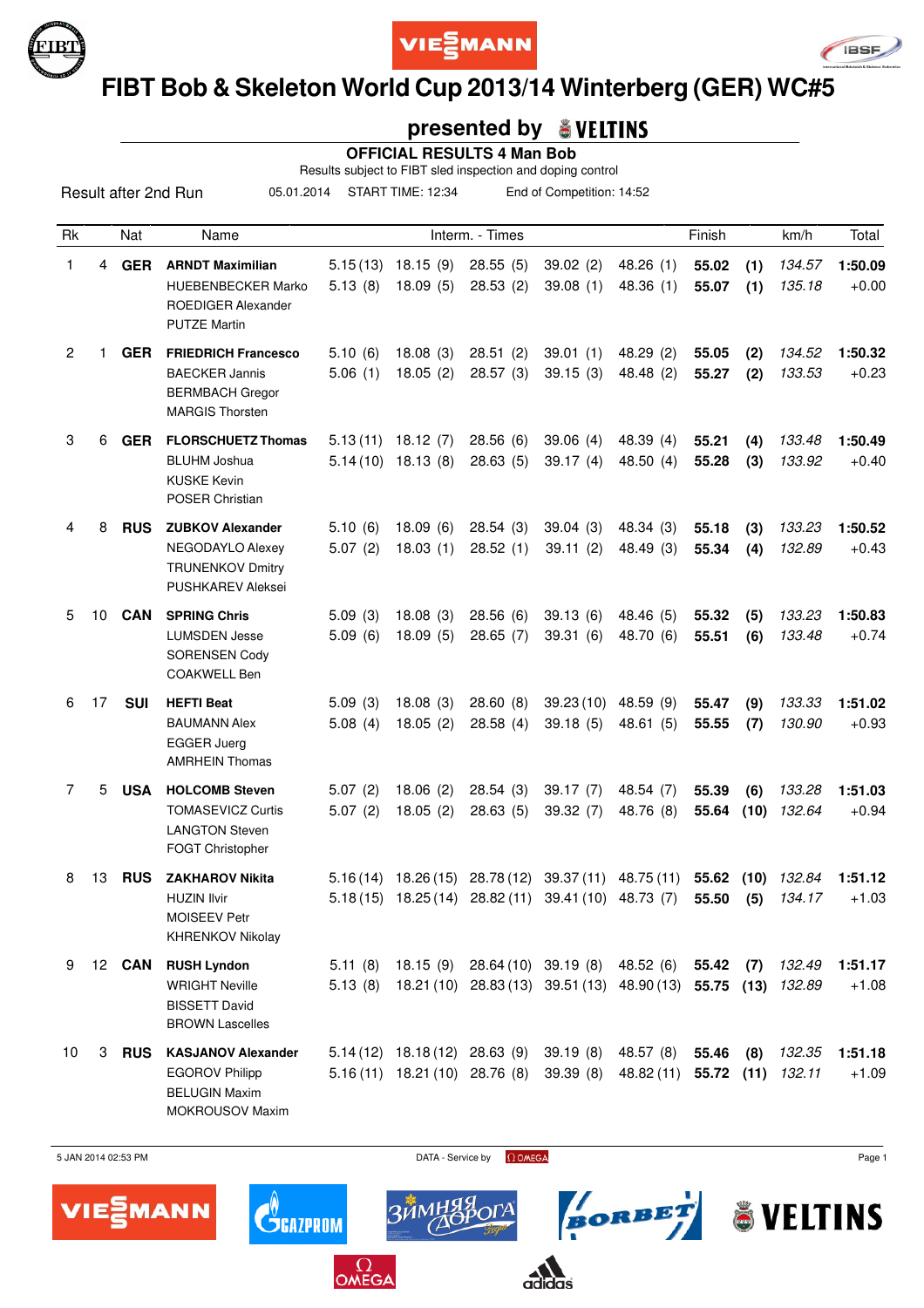





# **FIBT Bob & Skeleton World Cup 2013/14 Winterberg (GER) WC#5**

### **presented by**

 **OFFICIAL RESULTS 4 Man Bob**

Results subject to FIBT sled inspection and doping control

05.01.2014 START TIME: 12:34 End of Competition: 14:52

| Rk               |    | Nat           | Name                                                                                                |                     |                        | Interm. - Times                                           |                                                                            |                                                                                                                                                    | Finish         |              | km/h             | Total              |
|------------------|----|---------------|-----------------------------------------------------------------------------------------------------|---------------------|------------------------|-----------------------------------------------------------|----------------------------------------------------------------------------|----------------------------------------------------------------------------------------------------------------------------------------------------|----------------|--------------|------------------|--------------------|
| 11               | 7  | <b>CAN</b>    | <b>KRIPPS Justin</b><br><b>RANDALL Timothy</b><br><b>McNAUGHTON James</b><br><b>BARNETT Bryan</b>   | 5.09(3)<br>5.12(7)  | 18.25 (14)<br>18.16(9) | 28.83(15)<br>28.76 (8)                                    | 39.42(13)<br>39.40(9)                                                      | 48.77 (13)<br>48.76 (8)                                                                                                                            | 55.65<br>55.57 | (11)<br>(8)  | 132.64<br>133.43 | 1:51.22<br>$+1.13$ |
| 12 <sup>12</sup> | 14 | <b>LAT</b>    | <b>KIBERMANIS Oskars</b><br><b>BROKS Raivis</b><br><b>LUSIS Helvijs</b><br><b>LEIBOMS Vairis</b>    | 5.11(8)<br>5.08(4)  | 18.13(8)<br>18.11(7)   | 28.67(11)<br>28.76 (8)                                    |                                                                            | 39.37 (11) 48.79 (14) 55.71<br>39.48 (12) 48.89 (12)                                                                                               | 55.74 (12)     | (14)         | 132.54<br>132.69 | 1:51.45<br>$+1.36$ |
| 13               | 18 | <b>USA</b>    | <b>BUTNER Cory</b><br><b>CLARK Adam</b><br><b>DRBAL Andreas</b><br><b>LANGTON Chris</b>             |                     | $5.16(11)$ $18.22(12)$ | 28.82 (11)                                                | $5.17(16)$ 18.23(13) 28.82(14) 39.44(16) 48.94(17)<br>39.41 (10) 48.76 (8) |                                                                                                                                                    | 55.95<br>55.59 | (19)<br>(9)  | 130.95<br>133.97 | 1:51.54<br>$+1.45$ |
| 14               | 9  | <b>GBR</b>    | <b>JACKSON John James</b><br><b>TASKER Bruce</b><br>PICKERING Craig<br><b>FEARON Joel</b>           | 5.19(17)            |                        | 18.29 (16) 28.84 (16)<br>$5.17(14)$ 18.33 (17) 29.01 (18) |                                                                            | 39.43 (14) 48.80 (15) 55.68<br>39.69 (18) 49.07 (17)                                                                                               | 55.91          | (13)<br>(16) | 132.79<br>132.98 | 1:51.59<br>$+1.50$ |
| 15 <sub>1</sub>  | 22 | <b>SUI</b>    | <b>BAUMANN Gregor</b><br><b>BLOECHLIGER Patrick</b><br><b>BADRAUN Fabio</b><br><b>FRIEDLI Simon</b> | 5.24(22)            |                        | $5.20(17)$ 18.31 (15) 28.94 (15)                          |                                                                            | 18.35 (19) 28.95 (18) 39.59 (18) 48.96 (18) 55.83<br>39.60 (15) 48.96 (14) 55.79                                                                   |                | (16)<br>(14) | 133.08<br>133.58 | 1:51.62<br>$+1.53$ |
| 16               | 15 | <b>USA</b>    | <b>CUNNINGHAM Nick</b><br><b>ROBINSON Dallas</b><br>QUINN Johnny<br><b>MORLU Abraham</b>            | 5.11(8)<br>5.16(11) | 18.16(11)              | 28.78 (12)<br>18.24 (13) 28.90 (14)                       |                                                                            | 39.45 (17) 48.85 (16) 55.76<br>39.59 (14) 49.01 (15) 55.91                                                                                         |                | (15)<br>(16) | 132.45<br>132.40 | 1:51.67<br>$+1.58$ |
| 17               | 16 | <b>ITA</b>    | <b>BERTAZZO Simone</b><br><b>COSTA Francesco</b><br><b>FONTANA Simone</b><br><b>PAGIN LUCA</b>      | 5.25(19)            | 18.43 (19)             | $5.22(19)$ 18.37 (20) 28.98 (20)<br>29.08 (19)            |                                                                            | 39.64 (20) 49.02 (20) 55.93<br>39.71 (19) 49.05 (16)                                                                                               | 55.86          | (17)<br>(15) | 132.79<br>133.53 | 1:51.79<br>$+1.70$ |
| 18               | 21 | <b>CZE</b>    | <b>VRBA Jan</b><br>STOKLASKA Jan<br><b>SUCHY Dominik</b><br><b>VACEK Michal</b>                     |                     |                        | $5.16(14)$ 18.31 (18) 28.95 (18)                          |                                                                            | 39.60 (19) 49.01 (19) 55.93<br>5.20 (17) 18.33 (17) 28.98 (16) 39.66 (16) 49.12 (18) 56.04 (18)                                                    |                | (17)         | 132.45<br>131.81 | 1:51.97<br>$+1.88$ |
| 19               |    | 19 <b>GBR</b> | <b>DEEN Lamin</b><br><b>COLEMAN David</b><br><b>SIMONS BEN</b><br><b>MATTHEWS Andrew</b>            |                     |                        |                                                           |                                                                            | 5.22 (19) 18.38 (21) 29.00 (21) 39.65 (21) 49.04 (21) 56.00 (20) 131.62<br>5.25 (19) 18.43 (19) 29.11 (20) 39.78 (20) 49.17 (19) 56.05 (19) 132.64 |                |              |                  | 1:52.05<br>$+1.96$ |
| 20               | 11 | <b>NED</b>    | van CALKER Edwin<br>van der ZIJDE Bror<br><b>GREINER Yannick</b><br><b>KLAASEN Arno</b>             |                     |                        |                                                           |                                                                            | 5.21 (18) 18.30 (17) 28.84 (16) 39.43 (14) 48.76 (12) 55.66 (12) 132.49<br>5.19(16) 18.31(15) 28.98(16) 39.68(17) 49.23(20) 56.40 (20) 127.25      |                |              |                  | 1:52.06<br>$+1.97$ |



BORBET

& VELTINS



 $\mathbf{C}^{\!\scriptscriptstyle (\!\varsigma\!)}_{\!\scriptscriptstyle\mathsf{GALPROM}}$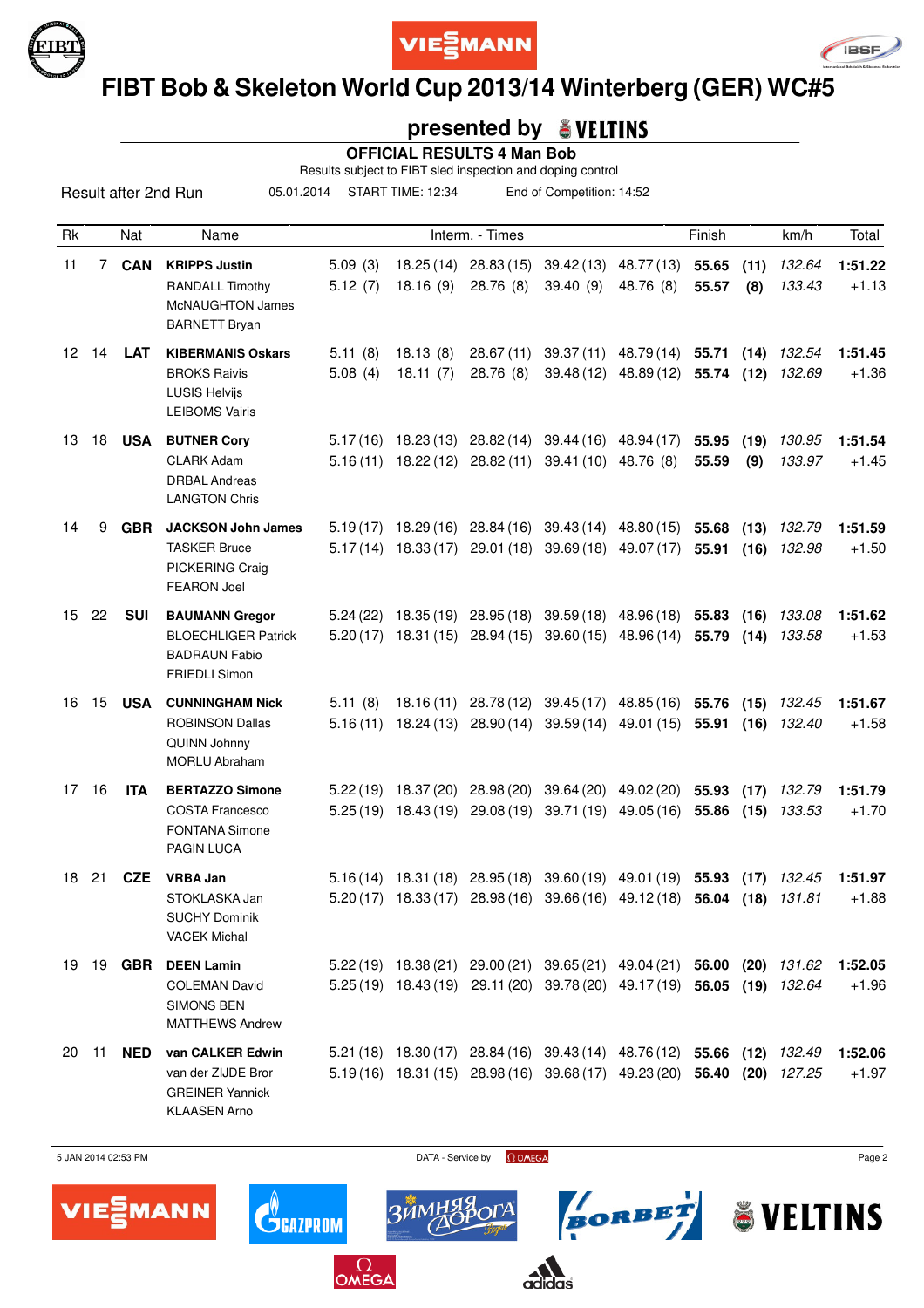





### **FIBT Bob & Skeleton World Cup 2013/14 Winterberg (GER) WC#5**

#### **presented by**

 **OFFICIAL RESULTS 4 Man Bob**

Results subject to FIBT sled inspection and doping control

05.01.2014 START TIME: 12:34 End of Competition: 14:52

| Rk |    | Nat        | Name                                                                                                        |          |          | Interm. - Times       |            |                       | Finish |      | km/h   | Total |
|----|----|------------|-------------------------------------------------------------------------------------------------------------|----------|----------|-----------------------|------------|-----------------------|--------|------|--------|-------|
| 21 | 23 | <b>ROU</b> | <b>ISTRATE Nicolae</b><br><b>STANCU Danut</b><br>PEPTEA Emil Gheorghe<br><b>CRACIUN Florin</b>              | 5.25(23) |          | 18.43 (23) 29.09 (22) |            | 39.75 (22) 49.20 (22) | 56.14  | (21) | 132.06 | 56.14 |
| 22 | 20 | <b>FRA</b> | <b>COSTERG Loic</b><br><b>HEINRICH Romain</b><br><b>RIBET Florent</b><br><b>LEFORT Elly</b>                 | 5.22(19) |          | 18.40 (22) 29.09 (22) | 39.84 (23) | 49.29 (23) 56.28      |        | (22) | 130.67 | 56.28 |
| 23 | 2  | <b>LAT</b> | <b>MELBARDIS Oskars</b><br><b>DREISKENS Daumants</b><br><b>VILKASTE Arvis</b><br><b>STRENGA Janis</b>       | 5.05(1)  | 18.03(1) | 28.49(1)              | 39.07 (5)  | 48.72 (10)            | 56.38  | (23) | 119.80 | 56.38 |
| 24 | 24 | ITA        | <b>BAUMGARTNER Patrick</b><br><b>UGHI Costantino</b><br><b>GRANDE Alessandro</b><br><b>FRULLANI William</b> | 5.34(24) |          | 18.56 (24) 29.26 (24) | 40.05 (24) | 49.53 (24)            | 56.49  | (24) | 131.48 | 56.49 |

24 sleds entered 24 sleds ranked 0 sleds disqualified

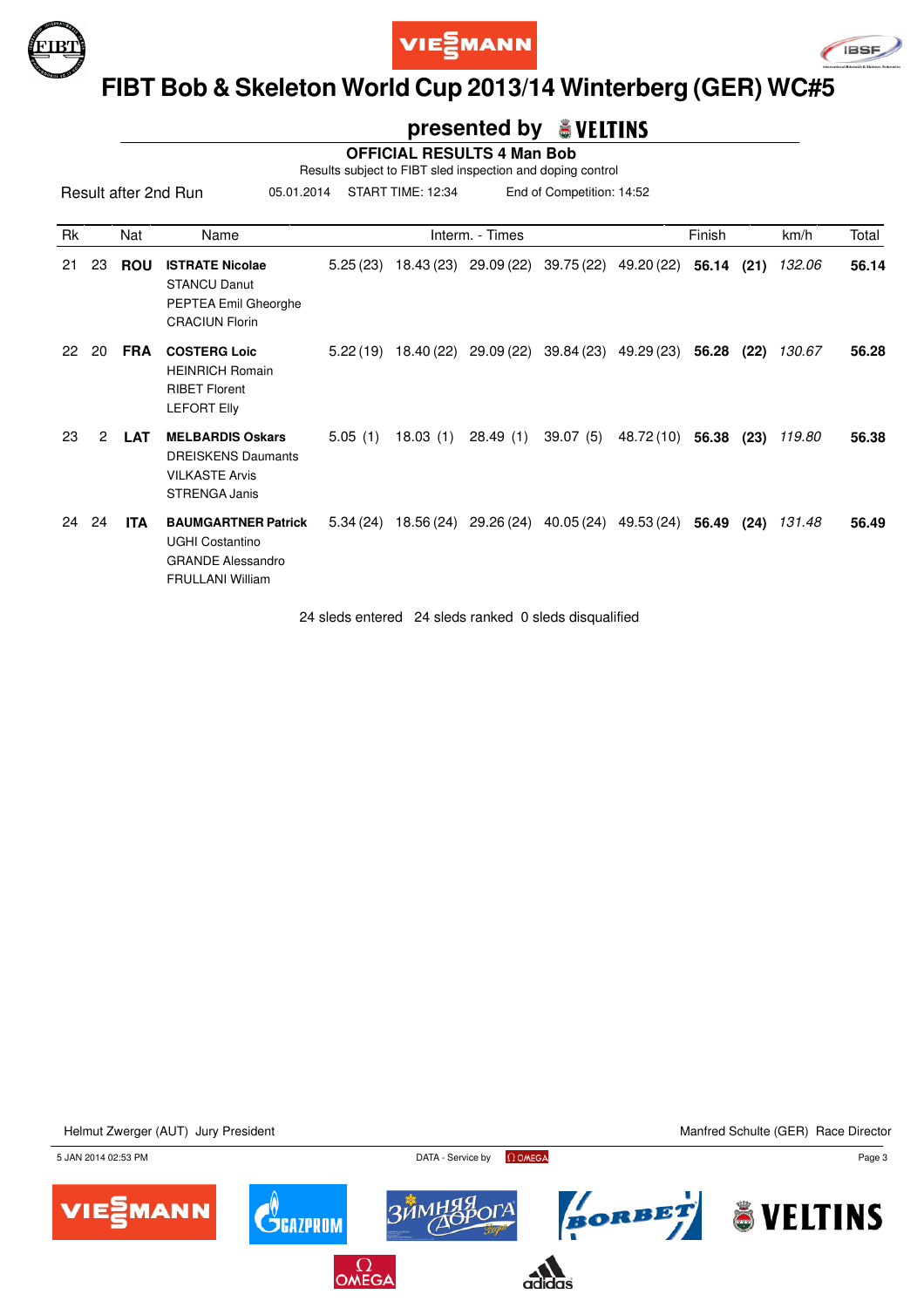





# **FIBT Bob & Skeleton World Cup 2013/14 Winterberg (GER) WC#4**

### **presented by**

 **OFFICIAL RESULTS Skeleton Men**

Results subject to FIBT sled inspection and doping control

03.01.2014 START TIME: 11:24 End of Competition: 13:46

| Rk             |    | Nat              | Name                            |                      |                          | Interm. - Times         |                                                                                                                                                    |                        | Finish         |              | km/h             | Total              |
|----------------|----|------------------|---------------------------------|----------------------|--------------------------|-------------------------|----------------------------------------------------------------------------------------------------------------------------------------------------|------------------------|----------------|--------------|------------------|--------------------|
| $\mathbf{1}$   | 6  | <b>LAT</b>       | <b>DUKURS Martins</b>           | 4.84(2)<br>4.86(2)   | 17.95(1)<br>18.05(2)     | 28.85(1)<br>28.95(1)    | 40.02(1)<br>40.21(1)                                                                                                                               | 49.89 (1)<br>50.15(1)  | 57.26<br>57.67 | (1)<br>(1)   | 125.83<br>125.13 | 1:54.93<br>$+0.00$ |
| $\overline{c}$ | 5  | <b>LAT</b>       | <b>DUKURS Tomass</b>            | 4.97(7)<br>4.96(5)   | 18.23(3)<br>18.19(3)     | 29.22 (3)<br>29.16(3)   | 40.54(2)<br>40.54(2)                                                                                                                               | 50.56(3)<br>50.59(2)   | 58.03<br>58.09 | (3)<br>(2)   | 124.65<br>124.09 | 1:56.12<br>$+1.19$ |
| 3              | 9  | <b>RUS</b>       | <b>TRETIAKOV Alexander</b>      | 4.77(1)<br>4.75(1)   | 17.95(1)<br>17.90(1)     | 29.08(2)<br>29.05(2)    | 40.54(2)<br>40.65(5)                                                                                                                               | 50.60(4)<br>50.81(5)   | 58.11<br>58.35 | (4)<br>(7)   | 123.54<br>123.20 | 1:56.46<br>$+1.53$ |
| 4              | 7  |                  | <b>USA</b> ANTOINE Matthew      | 5.08(12)<br>5.05(10) | 18.33(8)<br>18.40(8)     | 29.29(5)<br>29.48 (8)   | 40.54(2)<br>40.93 (10)                                                                                                                             | 50.49(2)<br>51.00(9)   | 57.97<br>58.54 | (2)<br>(11)  | 124.26<br>123.88 | 1:56.51<br>$+1.58$ |
| 5              | 12 |                  | <b>USA</b> DALY John            | 5.01(8)<br>4.98(6)   | 18.30(6)<br>18.29(5)     | 29.35(6)<br>29.30(4)    | 40.67 (6)<br>40.64(4)                                                                                                                              | 50.71(6)<br>50.72(4)   | 58.29<br>58.27 | (5)<br>(4)   | 123.37<br>123.88 | 1:56.56<br>$+1.63$ |
| 6              | 4  | <b>RUS</b>       | <b>CHUDINOV Sergei</b>          | 4.96(4)<br>4.95(4)   | 18.24(4)<br>18.32(6)     | 29.26(4)<br>29.36 (7)   | 40.58(5)<br>40.77 (6)                                                                                                                              | 50.65(5)<br>50.83(6)   | 58.32<br>58.37 | (6)<br>(8)   | 126.53<br>124.09 | 1:56.69<br>$+1.76$ |
| 7              | 3  | <b>GER</b>       | <b>ROMMEL Frank</b>             | 5.13(18)<br>5.14(17) | 18.52(14)<br>18.54 (15)  | 29.62(12)<br>29.56(12)  | 40.98(10)<br>40.90 (9)                                                                                                                             | 50.99(8)<br>50.88(8)   | 58.46<br>58.28 | (8)<br>(5)   | 124.78<br>125.30 | 1:56.74<br>$+1.81$ |
| 8              | 10 | <b>JPN</b>       | <b>TAKAHASHI Hiroatsu</b>       | 5.06(11)<br>5.04(8)  | 18.34(9)<br>18.33(7)     | 29.45(7)<br>29.31(6)    | 40.89(7)<br>40.61(3)                                                                                                                               | 51.01(9)<br>50.63(3)   | 58.63<br>58.13 | (11)<br>(3)  | 123.16<br>124.05 | 1:56.76<br>$+1.83$ |
| 9              | 2  | <b>CAN</b>       | <b>FAIRBAIRN John</b>           | 5.10(15)<br>5.04(8)  | 18.45(12)<br>18.44 (10)  | 29.52(9)<br>29.55(9)    | 40.90(8)<br>41.03 (13)                                                                                                                             | 50.95(7)<br>51.10(14)  | 58.44<br>58.59 | (7)<br>(12)  | 124.00<br>124.18 | 1:57.03<br>$+2.10$ |
| 10             | 11 | <b>GER</b>       | <b>KROECKEL Alexander</b>       | 5.10(15)<br>5.12(14) | 18.50(13)<br>18.56 (16)  | 29.63(13)<br>29.67 (17) | 41.04 (11)<br>41.09 (17)                                                                                                                           | 51.09(11)<br>51.08(12) | 58.59<br>58.47 | (10)<br>(10) | 124.30<br>125.43 | 1:57.06<br>$+2.13$ |
| 11             | 1  | <b>GBR</b>       | <b>PARSONS Dominic Edward</b>   | 4.93(3)<br>4.94(3)   | 18.32(7)<br>18.24(4)     | 29.47 (8)<br>29.30(4)   | 40.93 (9)<br>40.80 $(7)$                                                                                                                           | 51.03(10)<br>51.00(9)  | 58.58<br>58.64 | (9)<br>(16)  | 123.58<br>122.69 | 1:57.22<br>$+2.29$ |
| 11             | 16 |                  | <b>USA</b> TRESS Kyle           | 5.13(18)<br>5.13(15) | 18.59 (18)<br>18.59 (18) | 29.80(16)<br>29.68 (18) | 41.21 (13)<br>41.01 (11)                                                                                                                           | 51.25(12)<br>51.00(9)  | 58.79<br>58.43 | (12)<br>(9)  | 123.45<br>125.13 | 1:57.22<br>$+2.29$ |
| 13             | 18 | <b>GBR</b>       | <b>BROMLEY Kristan</b>          | 5.15(21)<br>5.13(15) | 18.63 (20)<br>18.53 (14) | 29.84 (18)<br>29.55(9)  | 41.28(15)<br>40.84 (8)                                                                                                                             | 51.38(16)<br>50.86(7)  | 59.02<br>58.34 | (17)<br>(6)  | 122.40<br>124.18 | 1:57.36<br>$+2.43$ |
|                |    | 14 13 <b>AUT</b> | <b>MAIER Raphael</b>            |                      |                          |                         | 5.19 (22) 18.66 (22) 29.83 (17) 41.28 (15) 51.36 (15) 58.95 (13) 123.45<br>5.16(19) 18.57(17) 29.60(15) 41.02(12) 51.09(13) 58.62 (14) 124.22      |                        |                |              |                  | 1:57.57<br>$+2.64$ |
|                |    |                  | 15 14 GER GROTHEER Christopher  |                      |                          |                         | 5.04 (9) 18.53 (15) 29.88 (19) 41.42 (20) 51.49 (18) 59.01 (16) 123.75<br>5.07 (11) 18.52 (12) 29.62 (16) 41.06 (16) 51.16 (16) 58.63 (15) 124.30  |                        |                |              |                  | 1:57.64<br>$+2.71$ |
| 16             |    |                  | 8 CAN NEILSON Eric              |                      |                          |                         | 5.09 (13) 18.54 (16) 29.74 (15) 41.21 (13) 51.29 (14) 58.97 (14) 122.61<br>5.09 (12) 18.52 (12) 29.59 (13) 41.03 (13) 51.13 (15) 58.69 (17) 123.45 |                        |                |              |                  | 1:57.66<br>$+2.73$ |
|                |    |                  | 17 15 AUT GUGGENBERGER Matthias |                      |                          |                         | 5.05 (10) 18.44 (11) 29.61 (11) 41.09 (12) 51.25 (12) 58.97 (14) 121.95<br>5.09 (12) 18.51 (11) 29.59 (13) 41.05 (15) 51.16 (16) 58.75 (18) 123.16 |                        |                |              |                  | 1:57.72<br>$+2.79$ |

 $3$  JAN 2014 01:47 PM  $Page 1$ 

BORBET

& VELTINS



 $\mathbf{C}^{\!\scriptscriptstyle (\!\varsigma\!)}_{\!\scriptscriptstyle\mathsf{GALPROM}}$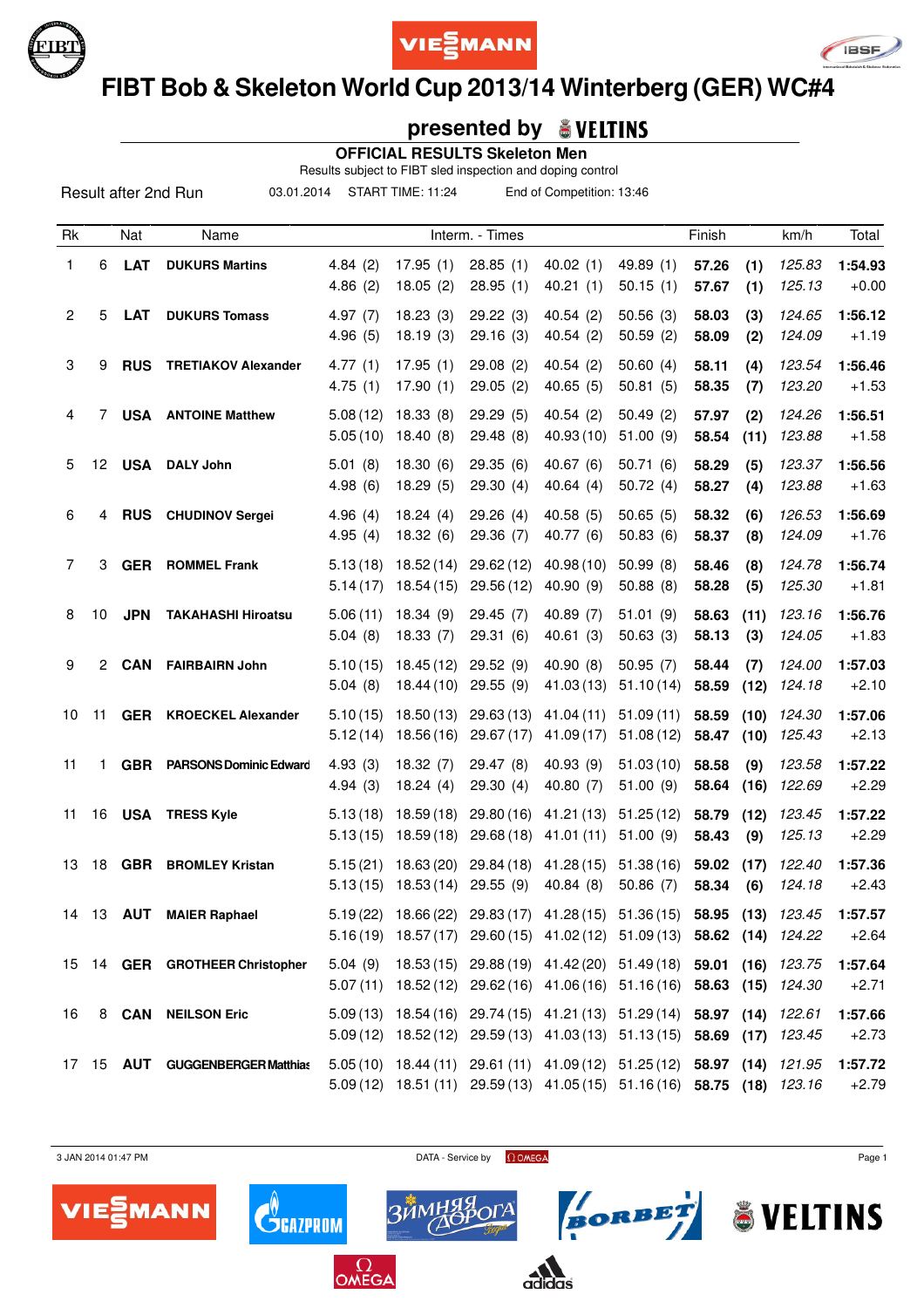





### **FIBT Bob & Skeleton World Cup 2013/14 Winterberg (GER) WC#4**

#### **presented by**

 **OFFICIAL RESULTS Skeleton Men**

Results subject to FIBT sled inspection and doping control

03.01.2014 START TIME: 11:24 End of Competition: 13:46

| Rk |    | Nat        | Name                        |                      |                          | Interm. - Times                                          |                                                           |                          | Finish         |              | km/h             | Total              |
|----|----|------------|-----------------------------|----------------------|--------------------------|----------------------------------------------------------|-----------------------------------------------------------|--------------------------|----------------|--------------|------------------|--------------------|
| 17 | 21 | <b>NZL</b> | <b>SANDFORD Ben</b>         | 5.23(25)<br>5.24(20) | 18.71 (23)<br>18.70 (19) |                                                          | 29.90 (20) 41.36 (19) 51.48 (17)<br>29.75 (19) 41.14 (19) | 51.18(18)                | 59.12<br>58.60 | (18)<br>(13) | 122.19<br>125.04 | 1:57.72<br>$+2.79$ |
| 19 | 19 | <b>SUI</b> | <b>KUMMER Lukas</b>         | 4.96(4)<br>5.00(7)   | 18.38(10)<br>18.42(9)    | 29.71 (14)<br>29.55(9)                                   | 41.33 (17)<br>41.09 (17)                                  | 51.61(19)<br>51.29 (19)  | 59.40<br>58.93 | (20)<br>(19) | 121.41<br>121.99 | 1:58.33<br>$+3.40$ |
| 20 | 17 | <b>CAN</b> | <b>GRESZCZYSZYN Dave</b>    | 5.12(17)<br>5.14(17) | 18.64 (21)<br>18.86 (20) | 29.95(23)<br>30.12(20)                                   | 41.50 (22)<br>41.65 (20)                                  | 51.65 (20)<br>51.74 (20) | 59.34<br>59.29 | (19)<br>(20) | 121.66<br>123.54 | 1:58.63<br>$+3.70$ |
| 21 | 22 | ITA        | <b>CECCHINI Joseph Luke</b> | 4.96(4)              | 18.26(5)                 |                                                          | 29.57 (10) 41.35 (18) 51.65 (20) 59.48 (21) 119.32        |                          |                |              |                  | 59.48              |
| 22 | 28 | <b>GBR</b> | <b>SMITH Ed</b>             | 5.09(13)             | 18.58(17)                |                                                          | 29.90 (20) 41.54 (23) 51.77 (23) 59.52                    |                          |                | (22)         | 121.25           | 59.52              |
| 23 | 20 | <b>GRE</b> | <b>KEFALAS Alexandros</b>   | 5.28(28)             |                          | 18.76 (25) 29.96 (24) 41.46 (21) 51.76 (22) 59.60        |                                                           |                          |                | (23)         | 119.76           | 59.60              |
| 24 | 23 | JPN        | <b>SASAHARA Yuki</b>        | 5.23(25)             | 18.76 (25)               |                                                          | 30.05 (26) 41.61 (24) 51.87 (24) 59.63                    |                          |                | (24)         | 120.52           | 59.63              |
| 25 | 25 | <b>AUS</b> | <b>FARROW John</b>          | 5.24(27)             |                          | 18.81 (28) 30.15 (28) 41.80 (27) 52.06 (27) 59.74 (25)   |                                                           |                          |                |              | 121.70           | 59.74              |
| 26 | 24 | <b>ITA</b> | <b>GASPARI Mattia</b>       | 5.13(18)             |                          | 18.60 (19) 29.94 (22) 41.61 (24) 51.91 (25)              |                                                           |                          | 59.76          | (26)         | 119.60           | 59.76              |
| 27 | 27 | <b>ESP</b> | <b>MIRAMBELL Ander</b>      | 5.20(23)             |                          | 18.77 (27) 30.14 (27) 41.83 (28) 52.12 (28)              |                                                           |                          | 59.88          | (27)         | 121.33           | 59.88              |
| 28 | 26 | <b>SLO</b> | <b>SETINA Anze</b>          | 5.22(24)             | 18.73 (24)               |                                                          | 30.04 (25) 41.65 (26) 51.96 (26)                          |                          | 59.99          | (28)         | 118.42           | 59.99              |
| 29 | 29 | <b>SUI</b> | <b>HOEFER Michael</b>       | 5.31(29)             |                          | 19.00 (29) 30.61 (29) 42.53 (29) 52.93 (29) 1:00.90 (29) |                                                           |                          |                |              | 119.00           | 1:00.90            |

29 sleds entered 29 sleds ranked 0 sleds disqualified

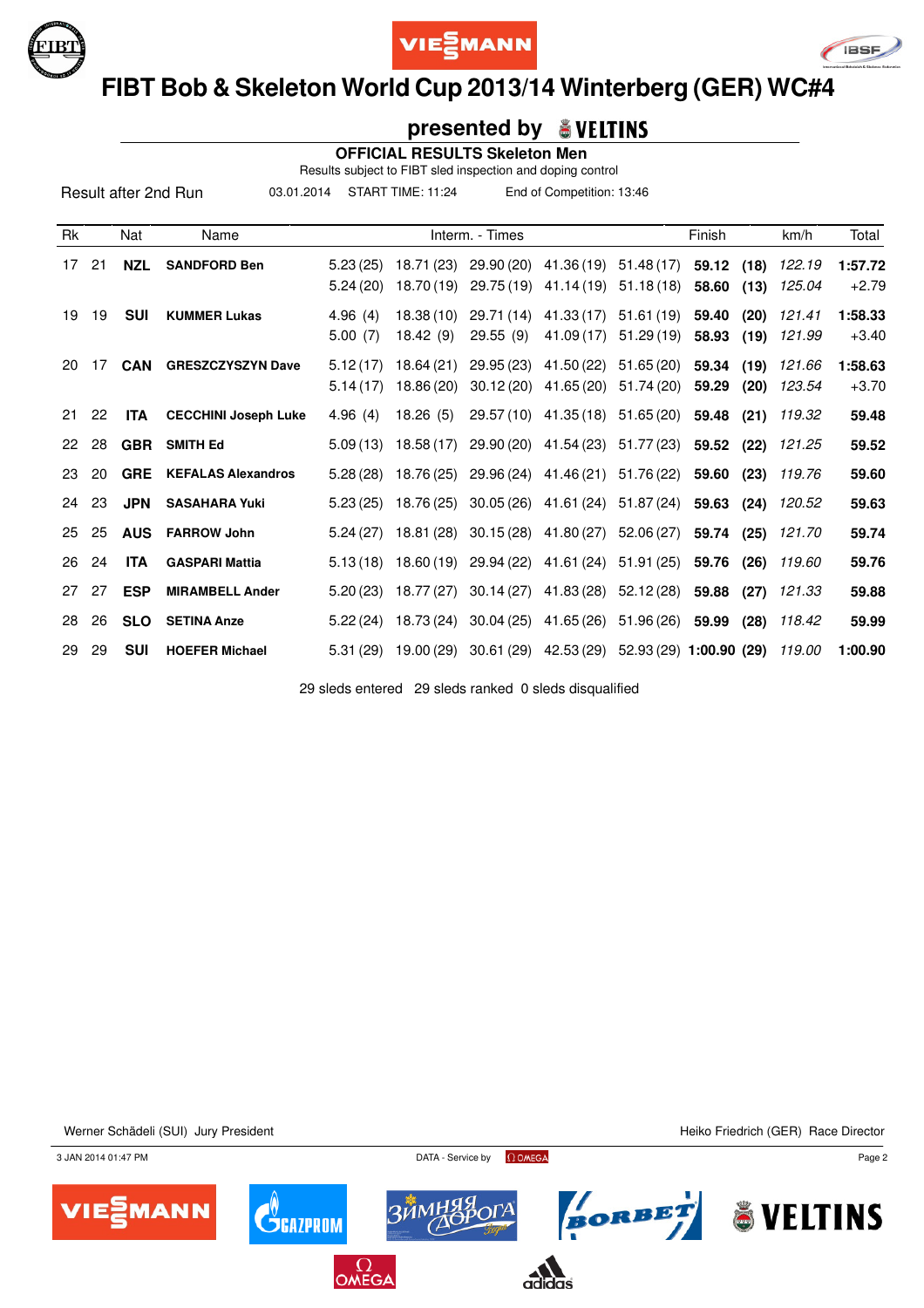





# **FIBT Bob & Skeleton World Cup 2013/14 Winterberg (GER) WC#5**

### **presented by**

 **OFFICIAL RESULTS Skeleton Women**

Results subject to FIBT sled inspection and doping control

04.01.2014 START TIME: 13:49 End of Competition: 16:03

| Rk             |    | Nat        | Name                         |                      |                          | Interm. - Times        |                                                                                                                                                     |                        | Finish         |              | km/h             | Total              |
|----------------|----|------------|------------------------------|----------------------|--------------------------|------------------------|-----------------------------------------------------------------------------------------------------------------------------------------------------|------------------------|----------------|--------------|------------------|--------------------|
| 1              | 1  |            | <b>GBR</b> YARNOLD Elizabeth | 5.39(5)<br>5.34(3)   | 19.01(5)<br>18.91(2)     | 30.18(2)<br>30.01(1)   | 41.50(1)<br>41.24(1)                                                                                                                                | 51.49(2)<br>51.18(1)   | 58.94<br>58.59 | (1)<br>(1)   | 124.13<br>125.08 | 1:57.53<br>$+0.00$ |
| $\overline{2}$ | 7  | <b>USA</b> | <b>PIKUS-PACE Noelle</b>     | 5.51(20)<br>5.56(18) | 19.22(17)<br>19.29 (17)  | 30.30(7)<br>30.40(10)  | 41.53(2)<br>41.62(3)                                                                                                                                | 51.44(1)<br>51.55(2)   | 58.94<br>59.16 | (1)<br>(3)   | 123.24<br>122.36 | 1:58.10<br>$+0.57$ |
| 3              | 3  | <b>CAN</b> | <b>REID Sarah</b>            | 5.34(4)<br>5.36(4)   | 18.93(3)<br>18.98(4)     | 30.16(1)<br>30.19(3)   | 41.61(3)<br>41.61(2)                                                                                                                                | 51.68(3)<br>51.67(3)   | 59.27<br>59.22 | (3)<br>(5)   | 122.90<br>123.03 | 1:58.49<br>$+0.96$ |
| 4              | 8  | <b>GER</b> | <b>THEES Marion</b>          | 5.68(24)<br>5.67(19) | 19.41 (22)<br>19.39 (19) | 30.61(19)<br>30.53(15) | 42.03(14)<br>41.83(10)                                                                                                                              | 52.01(9)<br>51.77(6)   | 59.43<br>59.15 | (6)<br>(2)   | 124.69<br>125.34 | 1:58.58<br>$+1.05$ |
| 5              | 2  | <b>AUT</b> | <b>FLOCK Janine</b>          | 5.47(17)<br>5.45(10) | 19.11(6)<br>19.10(9)     | 30.27(6)<br>30.25(6)   | 41.67 (4)<br>41.63(4)                                                                                                                               | 51.79(4)<br>51.73(5)   | 59.36<br>59.27 | (4)<br>(6)   | 122.82<br>122.86 | 1:58.63<br>$+1.10$ |
| 6              | 13 | <b>CAN</b> | <b>HOLLINGSWORTH Mellisa</b> | 5.46(15)<br>5.47(11) | 19.12(7)<br>19.17(10)    | 30.35(9)<br>30.43(11)  | 41.82(8)<br>41.83(10)                                                                                                                               | 51.88(6)<br>51.85(9)   | 59.41<br>59.32 | (5)<br>(7)   | 123.66<br>124.35 | 1:58.73<br>$+1.20$ |
| 6              | 17 |            | <b>GER</b> GRIEBEL Sophia    | 5.42(7)<br>5.42(8)   | 19.12(7)<br>19.08(8)     | 30.39(10)<br>30.25(6)  | 41.88(10)<br>41.63(4)                                                                                                                               | 51.97(7)<br>51.67(3)   | 59.55<br>59.18 | (8)<br>(4)   | 122.86<br>123.58 | 1:58.73<br>$+1.20$ |
| 8              | 16 |            | <b>RUS</b> POTYLITSINA Olga  | 5.44(11)<br>5.38(7)  | 19.14 (10)<br>19.02(7)   | 30.42(11)<br>30.25(6)  | 41.90(11)<br>41.68(6)                                                                                                                               | 52.04(11)<br>51.81(7)  | 59.68<br>59.47 | (10)<br>(9)  | 121.62<br>121.49 | 1:59.15<br>$+1.62$ |
| 9              | 4  | <b>GBR</b> | <b>RUDMAN Shelley</b>        | 5.50(19)<br>5.54(17) | 19.16(11)<br>19.27 (16)  | 30.32(8)<br>30.54(16)  | 41.70 (5)<br>41.98 (13)                                                                                                                             | 51.84(5)<br>52.13(13)  | 59.46<br>59.73 | (7)<br>(14)  | 121.86<br>122.07 | 1:59.19<br>$+1.66$ |
| 10             | 18 | <b>GBR</b> | <b>McGRANDLE Rose</b>        | 5.45(14)<br>5.36(4)  | 19.19(14)<br>18.99(5)    | 30.51(15)<br>30.20(4)  | 42.12(17)<br>41.72 (8)                                                                                                                              | 52.26(16)<br>51.83(8)  | 59.88<br>59.43 | (15)<br>(8)  | 122.53<br>122.86 | 1:59.31<br>$+1.78$ |
| 11             | 11 | <b>RUS</b> | <b>NIKITINA Elena</b>        | 5.25(1)<br>5.25(1)   | 18.88(1)<br>18.87(1)     | 30.22(3)<br>30.15(2)   | 41.80(6)<br>41.70 (7)                                                                                                                               | 51.98(8)<br>51.93(10)  | 59.65<br>59.70 | (9)<br>(12)  | 121.90<br>120.36 | 1:59.35<br>$+1.82$ |
| 12             | 14 | <b>RUS</b> | <b>ORLOVA Maria</b>          | 5.41(6)<br>5.43(9)   | 19.20(16)<br>19.19(13)   | 30.49(14)<br>30.50(14) | 41.98 (12)<br>41.99(14)                                                                                                                             | 52.13(13)<br>52.10(12) | 59.78<br>59.69 | (12)<br>(11) | 120.76<br>122.15 | 1:59.47<br>$+1.94$ |
| 13             | 10 | <b>GER</b> | <b>HUBER Anja</b>            | 5.49(18)<br>5.49(15) | 19.22(17)<br>19.25 (15)  | 30.54(16)<br>30.60(18) | 42.07 (16)<br>42.09 (17)                                                                                                                            | 52.20(14)<br>52.18(15) | 59.79<br>59.72 | (13)<br>(13) | 122.49<br>122.99 | 1:59.51<br>$+1.98$ |
| 14             | 5  | <b>SUI</b> | <b>GILARDONI Marina</b>      |                      |                          |                        | 5.28 (2) 18.90 (2) 30.24 (4) 41.81 (7) 52.02 (10) 59.73 (11) 120.96<br>5.29 (2) 18.97 (3) 30.32 (9) 41.89 (12) 52.14 (14) 59.86 (16) 121.37         |                        |                |              |                  | 1:59.59<br>$+2.06$ |
|                |    |            | 15 19 LAT PRIEDULENA Lelde   | 5.42(7)              | $5.36(4)$ 19.00 (6)      | 30.24(5)               | 19.19 (14) 30.55 (17) 42.16 (18) 52.39 (18) 1:00.12 (19) 120.96<br>41.76 (9) 51.96 (11) 59.60 (10) 121.66                                           |                        |                |              |                  | 1:59.72<br>$+2.19$ |
|                |    |            | 16 22 USA O'SHEA Anne        |                      |                          |                        | 5.46 (15) 19.18 (12) 30.48 (13) 42.02 (13) 52.20 (14) 59.84 (14)<br>5.49 (15) 19.21 (14) 30.54 (16) 42.09 (17) 52.30 (18) 59.93 (18) 121.90         |                        |                |              | 122.11           | 1:59.77<br>$+2.24$ |
|                |    |            | 17 15 CAN THOMPSON Robynne   |                      |                          |                        | 5.44 (11) 19.13 (9) 30.44 (12) 42.03 (14) 52.27 (17) 1:00.04 (17) 120.88<br>5.48 (12) 19.18 (12) 30.46 (12) 42.00 (15) 52.18 (15) 59.85 (15) 121.78 |                        |                |              |                  | 1:59.89<br>$+2.36$ |

4 JAN 2014 04:04 PM Page 1

**BORBET** ÖVELTINS



 $\mathbf{C}^{\!\!\left( \! \begin{array}{c} \scriptstyle{ \pmb{\scriptstyle{ \hspace{.1em} \scriptstyle{ \hspace{.1em} \hspace{.1em} \scriptstyle{ \hspace{.1em} \hspace{.1em} \hspace{.1em} \hspace{.1em} \hspace{.1em} \hspace{.1em} \hspace{.1em} \hspace{.1em} \hspace{.1em} \hspace{.1em} \hspace{.1em} \hspace{.1em} \hspace{.1em} \hspace{.1em} \hspace{.1em} \end{array}}$ 

 $\Omega_{\mathsf{OMEGA}}$